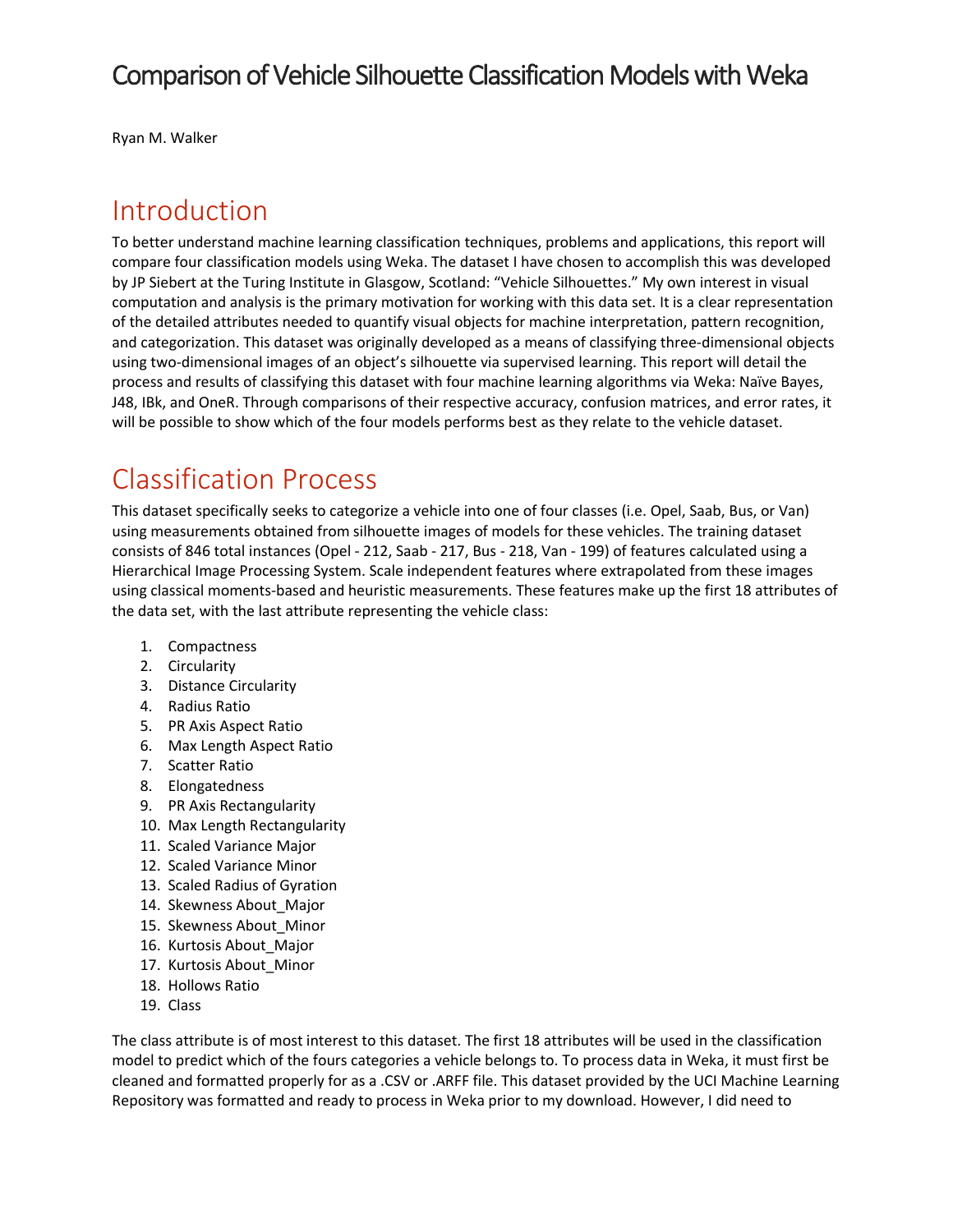discretize the first 18 attributes since they were real-valued, numerical attributes. To discretize the attributes, I used default discretize options selected under the supervise folder of the filter after the dataset was loaded into Weka. (Figure 1) After discretizing the dataset, I processed the data once for each of the four classifiers used in this report. (Figures 2) I ran Naïve Bayes, J48, IBk (k=3,5, & 7), and OneR on the data with default settings, cross validation (Folds 10) for this report. (Figure 3, see Appendix for Weka output) Each classifier will be evaluated by its accuracy, overall rate of error and mean absolute error, and its confusion matrix.



**FIGURE 1 SHOWING DISCRETIZATION SELECTION FOR VEHICLE DATASET IN WEKA**



**FIGURE 2 SHOWING CLASSIFIER SELECTION IN WEKA**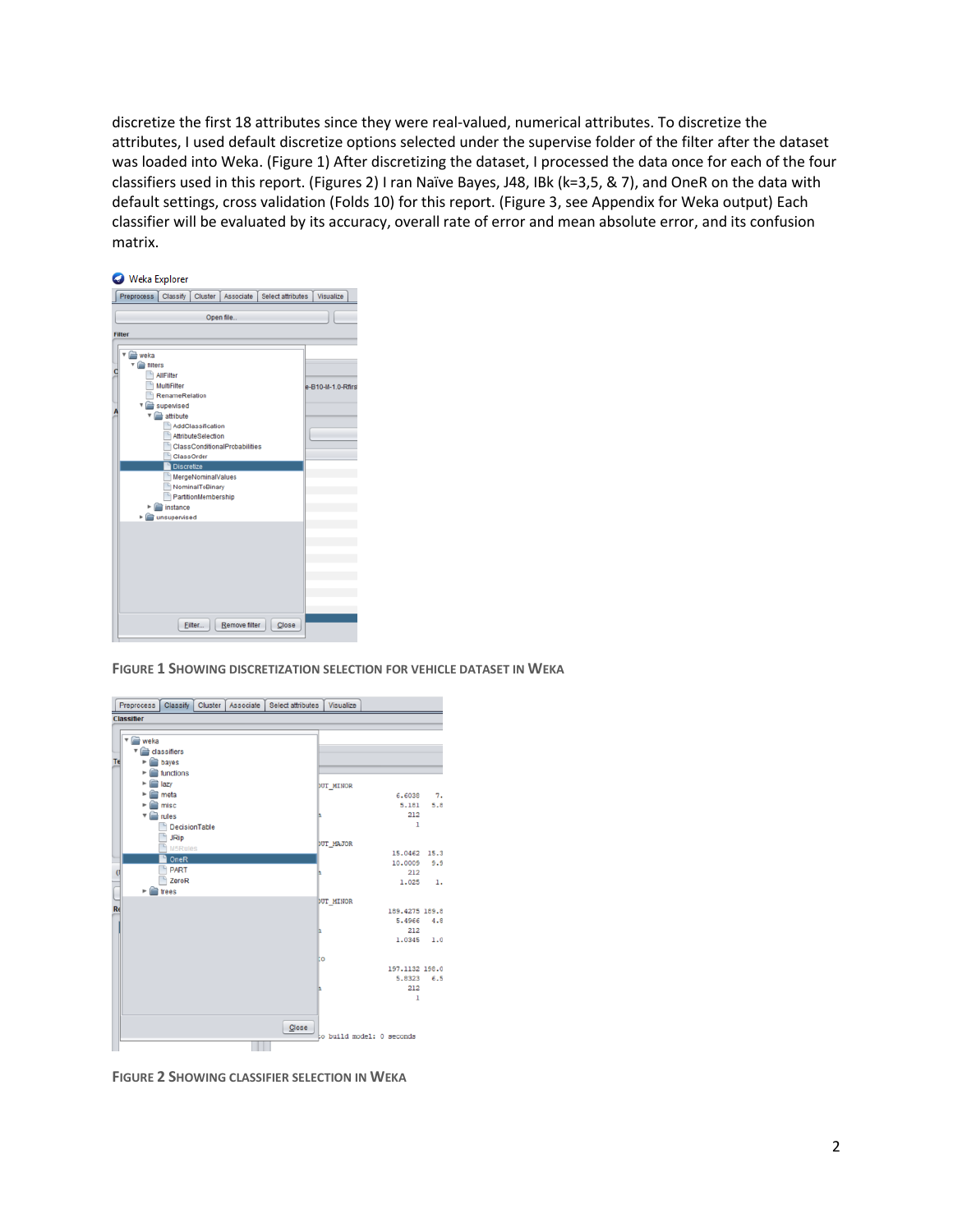| <b>Test options</b>                          |  |
|----------------------------------------------|--|
| $\bigcirc$ Use training set                  |  |
| $\bigcirc$ Supplied test set<br>Set          |  |
| Cross-validation Folds<br>10                 |  |
| $\bigcirc$ Percentage split<br>%<br>66       |  |
| More options                                 |  |
| (Nom) Class                                  |  |
| Start<br>Stop                                |  |
| <b>Result list (right-click for options)</b> |  |
| 09:54:32 - bayes.NaiveBayes                  |  |
| 09:54:43 - trees J48                         |  |
| 09:54:51 - lazy.IBk                          |  |
| 09:55:16 - rules OneR                        |  |
|                                              |  |

**FIGURE 3 SHOWING TEST OPTIONS SELECTIONS FOR WEKA CLASSIFIERS**

# Weka Results

### Naïve Bayes

The Naïve Bayes classifier is a probabilistic algorithm that uses Bayes' Theorem with independent, unrelated features. Naïve Bayes assumes these features do not depend on each other, yet all contribute the probability of belonging to a specific class. In the case of the vehicle dataset, although the features (e.g. the various measurements) of the models may depend on the existence of other features, they contribute to the resulting probability of a vehicle belonging to Opel, Saab, Bus, or Van independently of one another in the algorithm. (Obuandike, Isah, & Alhasan, 2015)

The Naïve Bayes classifier correctly classified 530 instances, at an accuracy rate of 62.6%, overall error rate of 37.4%, and mean absolute error 0.1897. (Table 1, Figure 4, Figure 5) The decision matrix shows the correct and incorrect classifications of each class in the dataset. (Table 2) As shown in the table and corresponding graph (Figure 6), classification accuracy for Opel was 34.9%, Naïve Bayes accuracy for "Van" is quite accurate at 97.5%. However, the distribution of the accuracy rate for each class brings the mean overall accuracy rate to 62.6%.

| <b>NAÏVE BAYES</b> |                            |       |        |  |  |  |  |  |  |
|--------------------|----------------------------|-------|--------|--|--|--|--|--|--|
|                    | <b>Mean Absolute Error</b> |       |        |  |  |  |  |  |  |
| Correct            | 530                        | 62.6% | 0.1897 |  |  |  |  |  |  |
| <b>Incorrect</b>   | 316                        | 37.4% |        |  |  |  |  |  |  |

**TABLE 1 SHOWING SUMMARY DATA FOR NAIVE BAYES**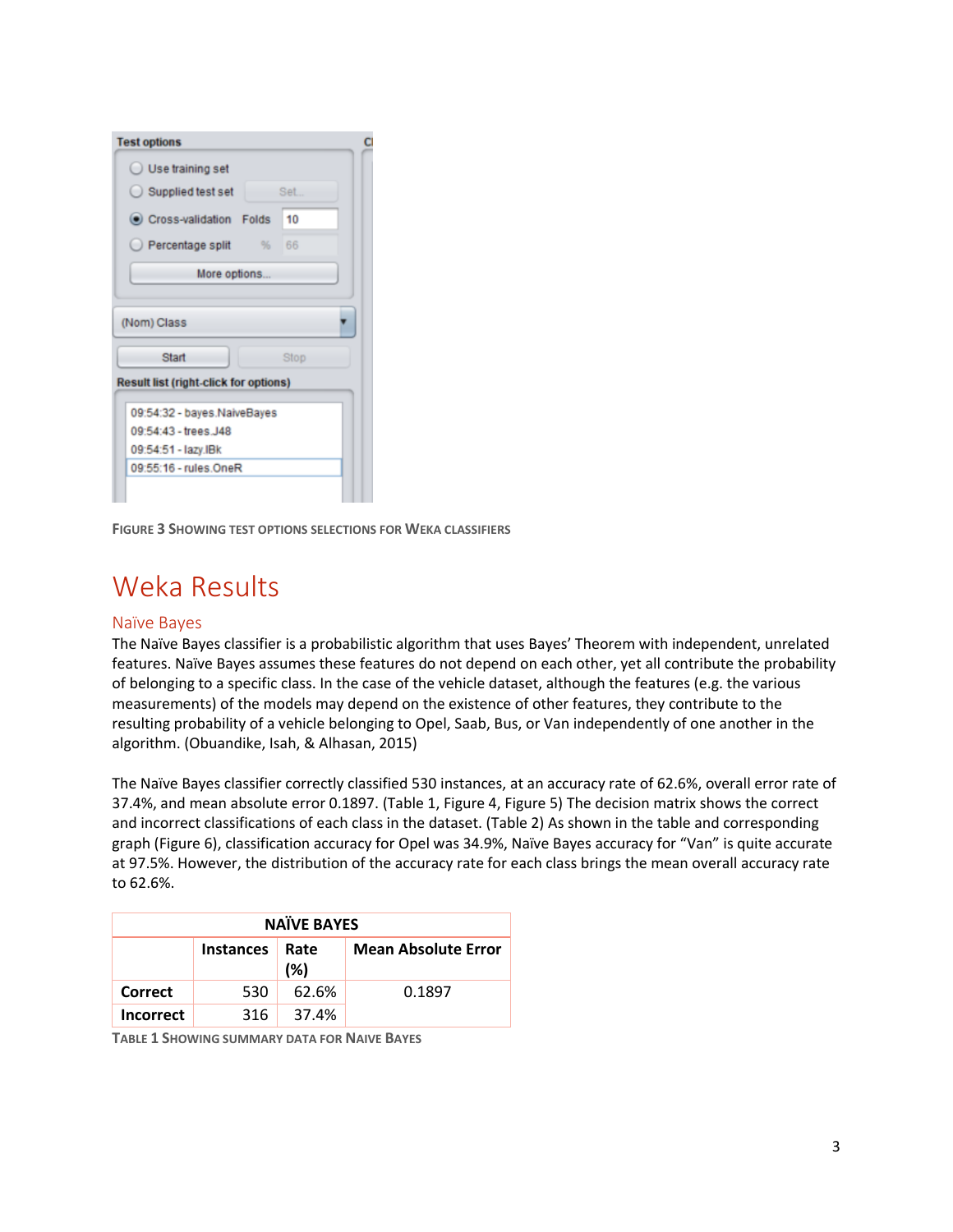

**FIGURE 4 SHOWING CORRECTLY AND INCORRECTLY CLASSIFIED INSTANCES FOR NAÏVE BAYES**



| FIGURE 5 SHOWING RATE OF CORRECT (ACCURACY) AND RATE OF INCORRECT (OVERALL ERROR) OF NAÏVE BAYES |  |  |
|--------------------------------------------------------------------------------------------------|--|--|
|--------------------------------------------------------------------------------------------------|--|--|

| <b>NAÏVE BAYES</b>      |             |             |                  |               |     |              |  |  |
|-------------------------|-------------|-------------|------------------|---------------|-----|--------------|--|--|
| <b>CONFUSION MATRIX</b> |             |             | <b>PREDICTED</b> | <b>ACTUAL</b> |     |              |  |  |
|                         |             | <b>OPEL</b> | <b>SAAB</b>      | <b>BUS</b>    | VAN | <b>TOTAL</b> |  |  |
| <b>ACTUAL</b>           | <b>OPEL</b> | 74          | 74               | 13            | 51  | 212          |  |  |
|                         | <b>SAAB</b> | 42          | 105              | 16            | 54  | 217          |  |  |
|                         | <b>BUS</b>  | 29          | 23               | 157           | 9   | 218          |  |  |
|                         | VAN         | 0           | 0                | 5             | 194 | 199          |  |  |
| <b>PREDICTED TOTAL</b>  |             | 145         | 202              | 191           | 308 | 846          |  |  |

**TABLE 2 SHOWING CONFUSION MATRIX OF NAÏVE BAYES**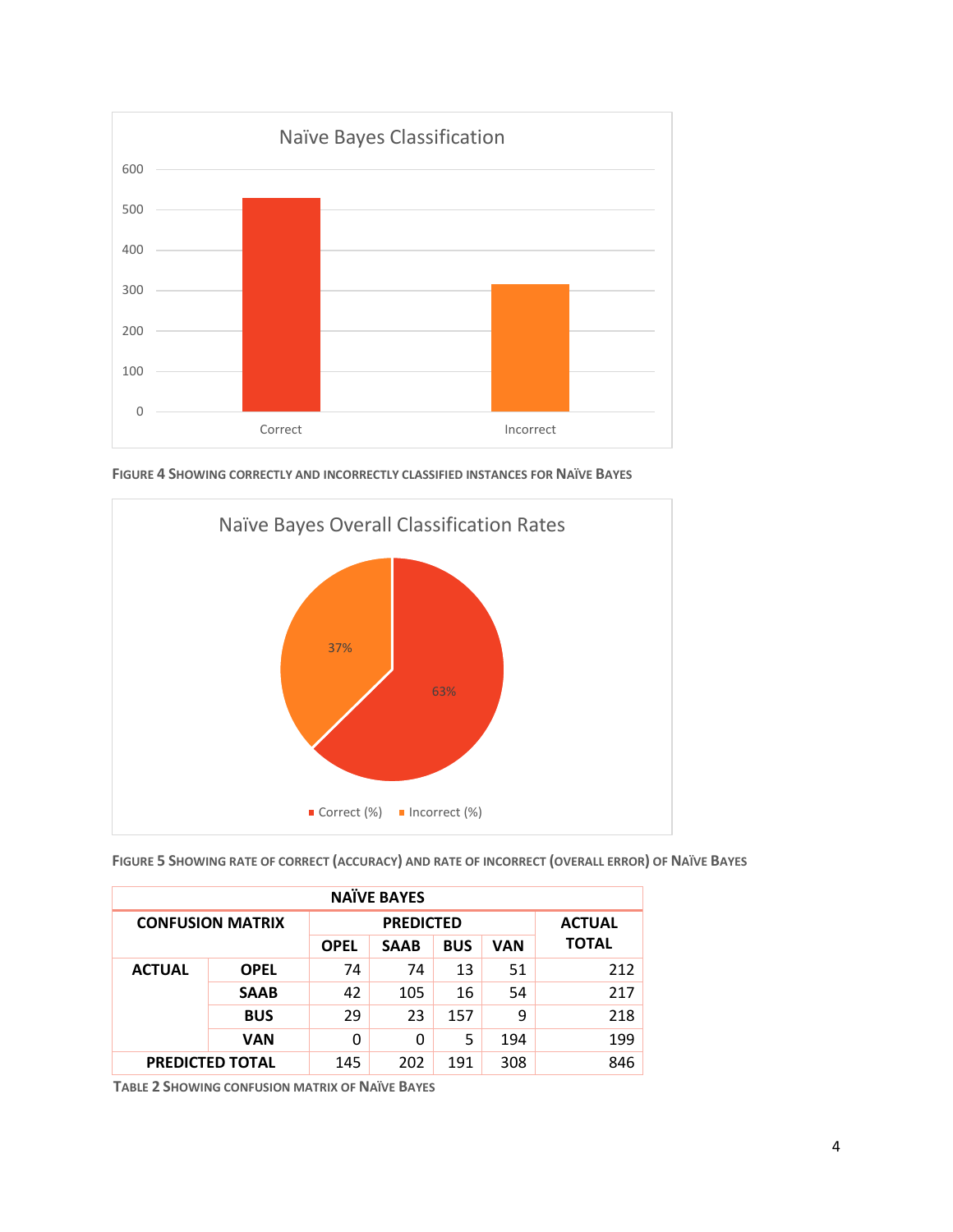

**FIGURE 6 SHOWING NAÏVE BAYES RATES OF CLASSIFICATION RATES BY CLASS**

### J48

The J48 classifier is a decision tree classifier that builds its model using a tree structure with the following components: testing node, start node, terminal node, and branches. J48 builds the decision tree with a depth-first search process from the dataset using information gain to examine attributes and split data. The algorithm recursively executes on smaller subsets until all instances of a subset belong to the same class. The terminal node is then set in the decision tree to choose that class. J48 considers all possible tests that can split the dataset and selects a test with the best information gain. (Solanki, 2014)

The J48 classifier correctly classified 609 instances, at an accuracy rate of 72%, overall error rate of 28%, and mean absolute error 0.1553. (Table 3, Figure 7, Figure 8) The decision matrix shows the correct and incorrect classifications of each class in the dataset. (Table 4) Classification accuracy was highest for "Bus" at 90.4%, followed by "Van" at 85.4%. (Figure 9)

| J48              |                  |                            |        |  |  |  |  |  |  |
|------------------|------------------|----------------------------|--------|--|--|--|--|--|--|
|                  | <b>Instances</b> | <b>Mean Absolute Error</b> |        |  |  |  |  |  |  |
| Correct          | 609              | 72.0%                      | 0.1553 |  |  |  |  |  |  |
| <b>Incorrect</b> | 237              | 28.0%                      |        |  |  |  |  |  |  |

**TABLE 3 SHOWING SUMMARY DATA FOR J48**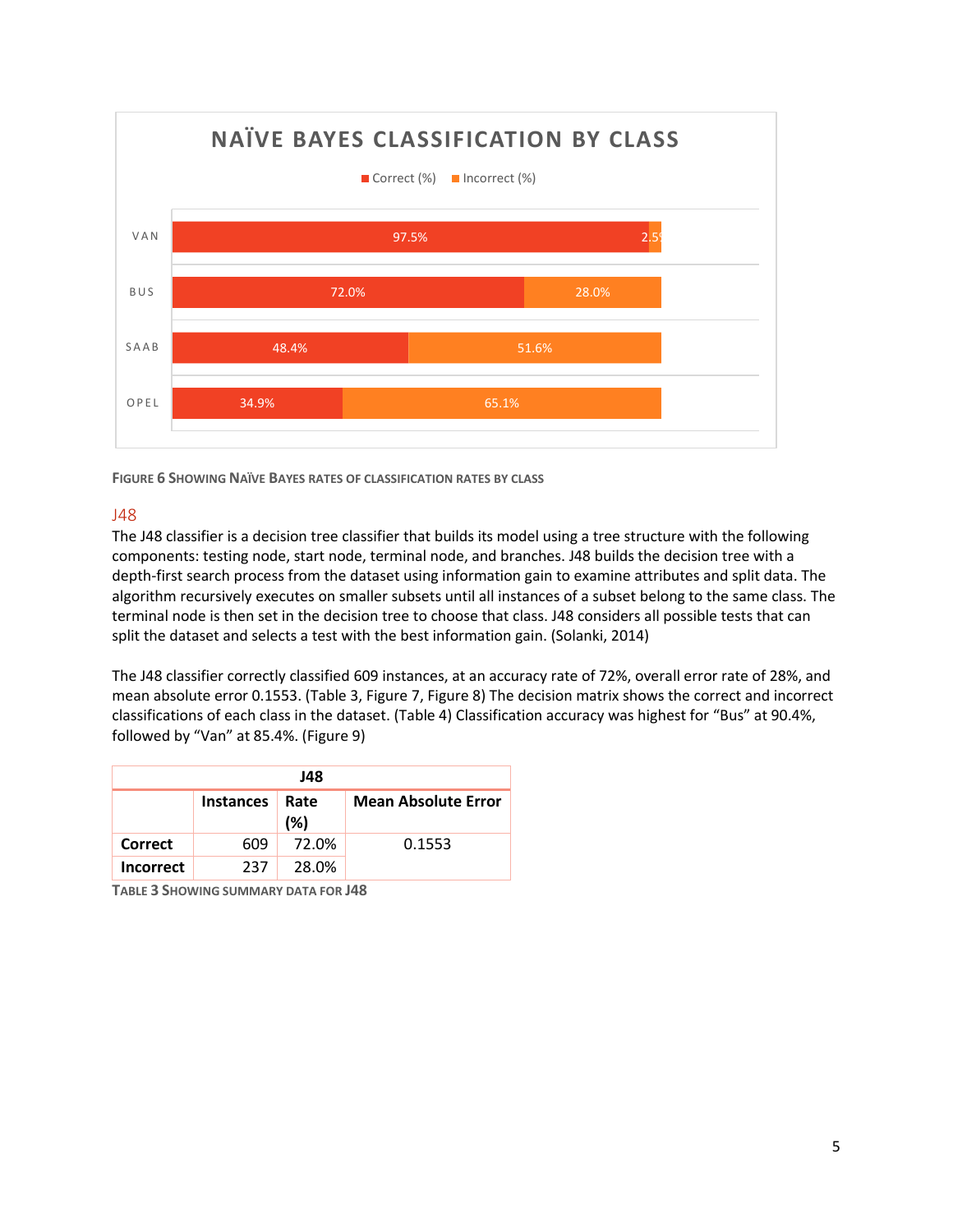

**FIGURE 7 SHOWING CORRECTLY AND INCORRECTLY CLASSIFIED INSTANCES FOR J48**



## **FIGURE 8 SHOWING RATE OF CORRECT (ACCURACY) AND RATE OF INCORRECT (OVERALL ERROR) OF J48**

| J48                     |             |                  |            |     |               |     |  |  |
|-------------------------|-------------|------------------|------------|-----|---------------|-----|--|--|
| <b>CONFUSION MATRIX</b> |             | <b>PREDICTED</b> |            |     | <b>ACTUAL</b> |     |  |  |
|                         | <b>OPEL</b> | <b>SAAB</b>      | <b>BUS</b> | VAN | <b>TOTAL</b>  |     |  |  |
| <b>ACTUAL</b>           | <b>OPEL</b> | 123              | 70         | 9   | 10            | 212 |  |  |
|                         | <b>SAAB</b> | 72               | 119        | 9   | 17            | 217 |  |  |
|                         | <b>BUS</b>  | 9                | 6          | 197 | 6             | 218 |  |  |
|                         | <b>VAN</b>  | 7                | 15         | 7   | 170           | 199 |  |  |
| <b>PREDICTED TOTAL</b>  |             | 211              | 210        | 222 | 203           | 846 |  |  |

**TABLE 4 SHOWING CONFUSION MATRIX FOR J48**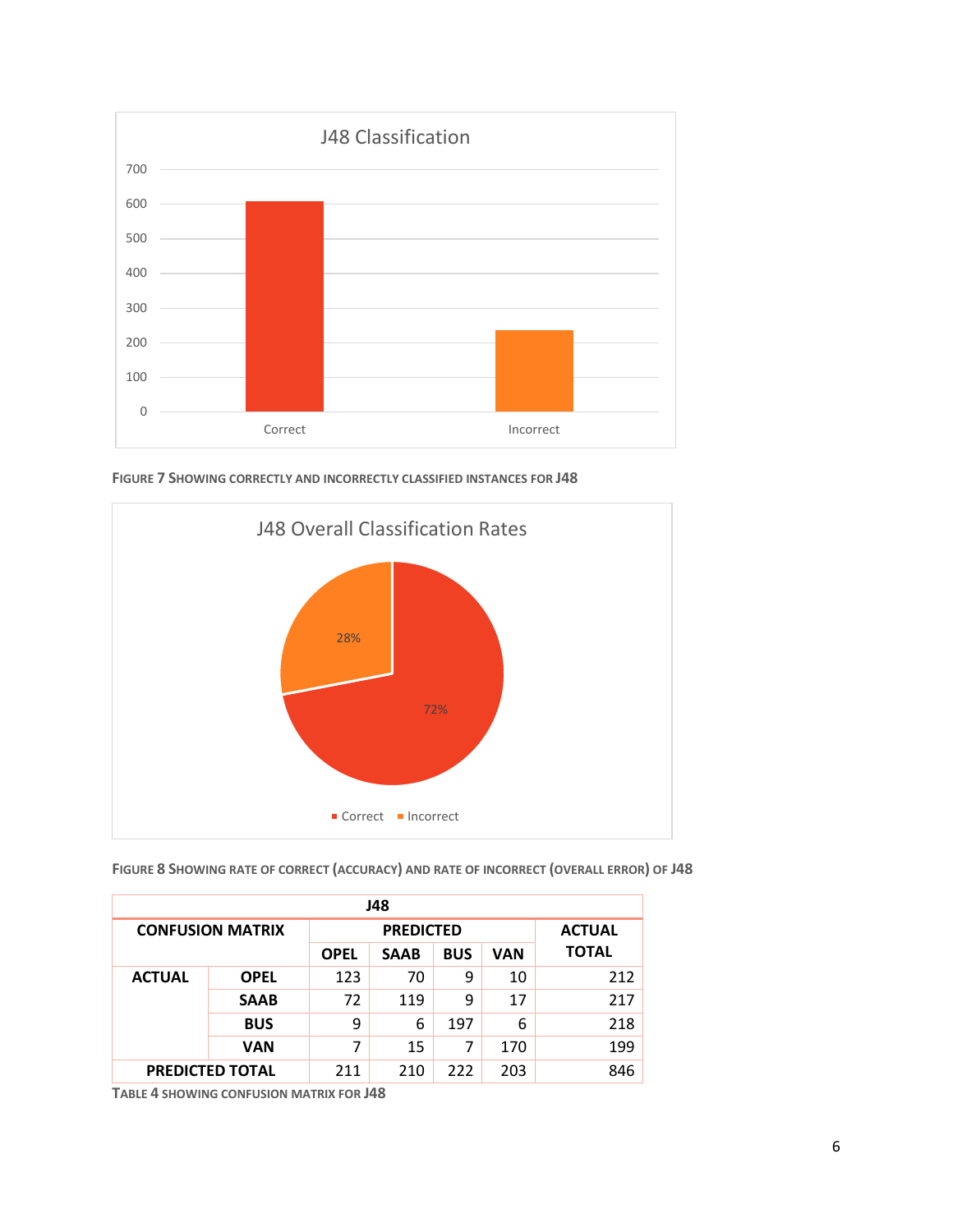

**FIGURE 9 SHOWING J48 CLASSIFICATION RATES BY CLASS**

### IBk

The IBk classifier is an instance-based k-nearest neighbor classifier. This algorithm uses previous known data instances to predict unknown output data of a new data instance. A k-nearest neighbor classifier selects an appropriate value for k based on cross validation, or it is manually set as in this case with k=3,5, or 7. The algorithm then does distance weighting using a distance measure to find the training instance closest to a test instance, and then predicts the same class as the training instance using majority vote of the k-nearest neighbors (Mwagha, Muthoni, & Ochieg, 2014)

### $K = 3$

With three nearest neighbors, the IBk classifier correctly classified 622 instances, at an accuracy rate of 73.5%, overall error rate of 26.5%, and mean absolute error 0.1553. (Table 5, Figure 10, Figure 11)

### $K = 5$

With five nearest neighbors, the IBk classifier correctly classified 622 instances, at an accuracy rate of 73.5%, overall error rate of 26.5%, and mean absolute error 0.1603. (Table 5, Figure 10, Figure 12)

### $K = 7$

With seven nearest neighbors, the IBk classifier correctly classified 611 instances, at an accuracy rate of 72.2%, overall error rate of 27.8%, and mean absolute error 0.1681. (Table 5, Figure 10, Figure 13)

Between the three nearest neighbor models, three and five nearest neighbors produces similar results. However, the mean absolute error with three nearest neighbors is slightly lower than five nearest neighbors. Given this, three nearest neighbors appears to be the best k-value for this data set. One would assume that the more neighbors calculated then the more accurate the predictions would be, but with too many neighbors data spread may cover too great of a distance and accuracy is reduced. On the other hand, data can be too noisy to produce accurate results is k is too small. (Nico, 2018) Thus it is important to find the best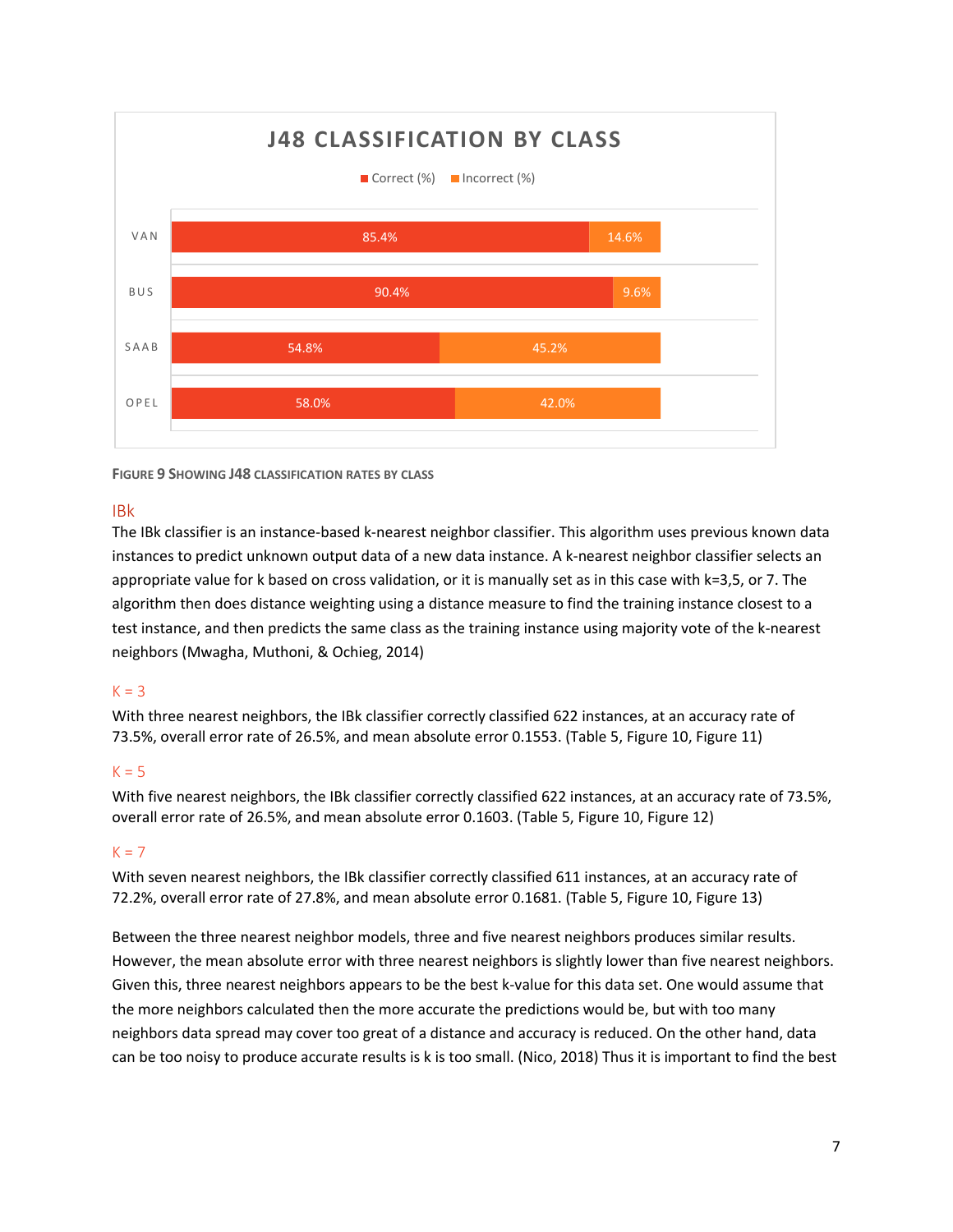value for k. In this case, it appears this slightly better, but all are very similar. (Figure 10) Although seven nearest neighbors does improve the accuracy for "Van" and "Bus." (Figure 16)

| IBk              |                  |     |  |                         |             |       |                                               |                            |        |
|------------------|------------------|-----|--|-------------------------|-------------|-------|-----------------------------------------------|----------------------------|--------|
|                  |                  |     |  | $k=3$ $k=5$ $k=7$ $k=3$ | k=5         | $k=7$ | $k=3$                                         | $k = 5$                    | $k=7$  |
|                  | <b>Instances</b> |     |  | Rate (%)                |             |       |                                               | <b>Mean Absolute Error</b> |        |
| Correct          |                  |     |  |                         |             |       | $622$ 622 611 73.5% 73.5% 72.2% 0.1553 0.1603 |                            | 0.1681 |
| <b>Incorrect</b> | 224              | 224 |  | 235 26.5%               | 26.5% 27.8% |       |                                               |                            |        |
|                  |                  |     |  |                         |             |       |                                               |                            |        |

**TABLE 5 SHOWING SUMMARY DATA FOR IBK, K= 3,5, & 7**



**FIGURE 10 SHOWING CORRECTLY AND INCORRECTLY CLASSIFIED INSTANCE FOR IBK, K=3,5 &7**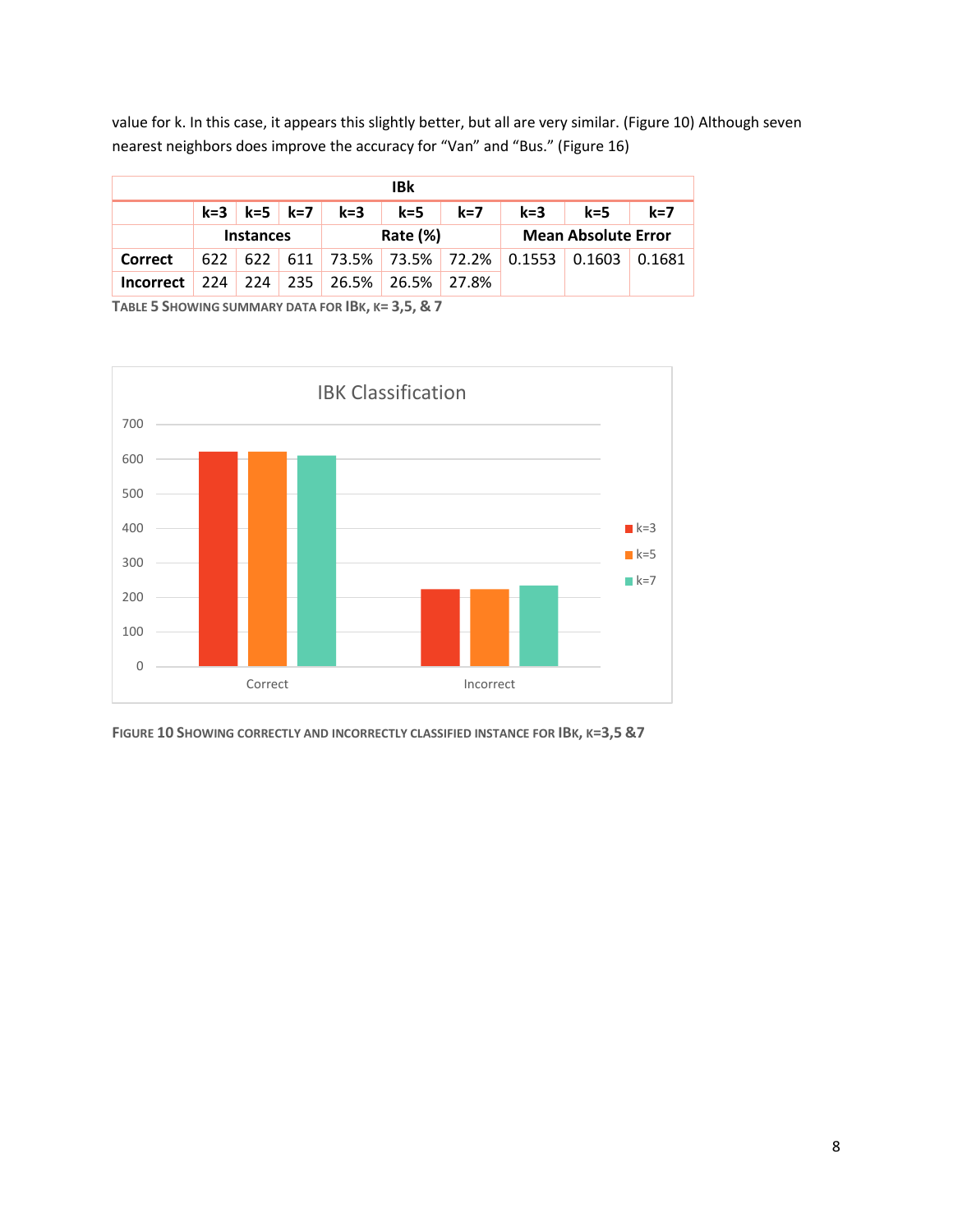

**FIGURE 11 SHOWING RATE OF CORRECT (ACCURACY) AND RATE OF INCORRECT (OVERALL ERROR) OF IBK, K=3**



**FIGURE 12 SHOWING RATE OF CORRECT (ACCURACY) AND RATE OF INCORRECT (OVERALL ERROR) OF IBK, K=5**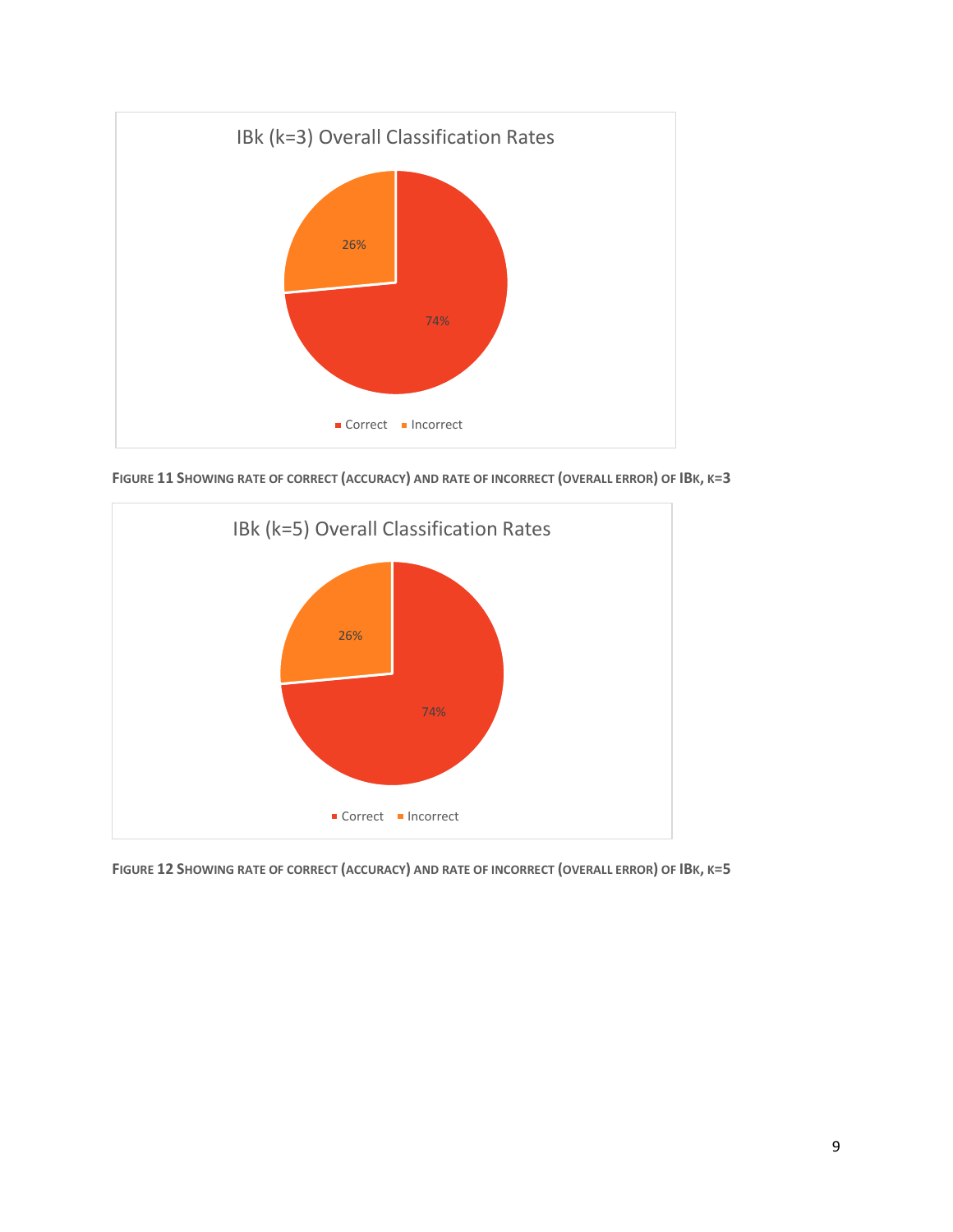

**FIGURE 13 SHOWING RATE OF CORRECT (ACCURACY) AND RATE OF INCORRECT (OVERALL ERROR) OF IBK, K=7**

| k=3                       |             |             |               |            |     |              |  |  |
|---------------------------|-------------|-------------|---------------|------------|-----|--------------|--|--|
| <b>CONFUSION</b>          |             |             | <b>ACTUAL</b> |            |     |              |  |  |
| <b>MATRIX</b>             |             | <b>OPEL</b> | <b>SAAB</b>   | <b>BUS</b> | VAN | <b>TOTAL</b> |  |  |
| <b>ACTUAL</b>             | <b>OPEL</b> | 99          | 90            | 8          | 15  | 212          |  |  |
|                           | <b>SAAB</b> | 60          | 123           | 13         | 21  | 217          |  |  |
|                           | <b>BUS</b>  | 3           | 4             | 211        | 0   | 218          |  |  |
|                           | VAN         | 2           | 5             | 3          | 189 | 199          |  |  |
| <b>PREDICTED</b><br>ΤΟΤΑL |             | 164         | 222           | 235        | 225 | 846          |  |  |

**TABLE 6 SHOWING IBK, K=3 CONFUSION MATRIX**

| k=5                              |               |     |               |               |     |              |  |  |  |
|----------------------------------|---------------|-----|---------------|---------------|-----|--------------|--|--|--|
| <b>CONFUSION</b>                 |               |     | <b>ACTUAL</b> |               |     |              |  |  |  |
|                                  | <b>MATRIX</b> |     | <b>SAAB</b>   | <b>BUS</b>    | VAN | <b>TOTAL</b> |  |  |  |
| <b>ACTUAL</b>                    | <b>OPEL</b>   | 93  | 90            | 12            | 17  | 212          |  |  |  |
|                                  | <b>SAAB</b>   | 53  | 128           | 15            | 21  | 217          |  |  |  |
|                                  | <b>BUS</b>    | 3   | 4             | 211           | 0   | 218          |  |  |  |
|                                  | VAN           | 3   | 4             | $\mathcal{P}$ | 190 | 199          |  |  |  |
| <b>PREDICTED</b><br><b>TOTAL</b> |               | 152 | 226           | 240           | 228 | 846          |  |  |  |

**TABLE 7 SHOWING IBK, K=5 CONFUSION MATRIX**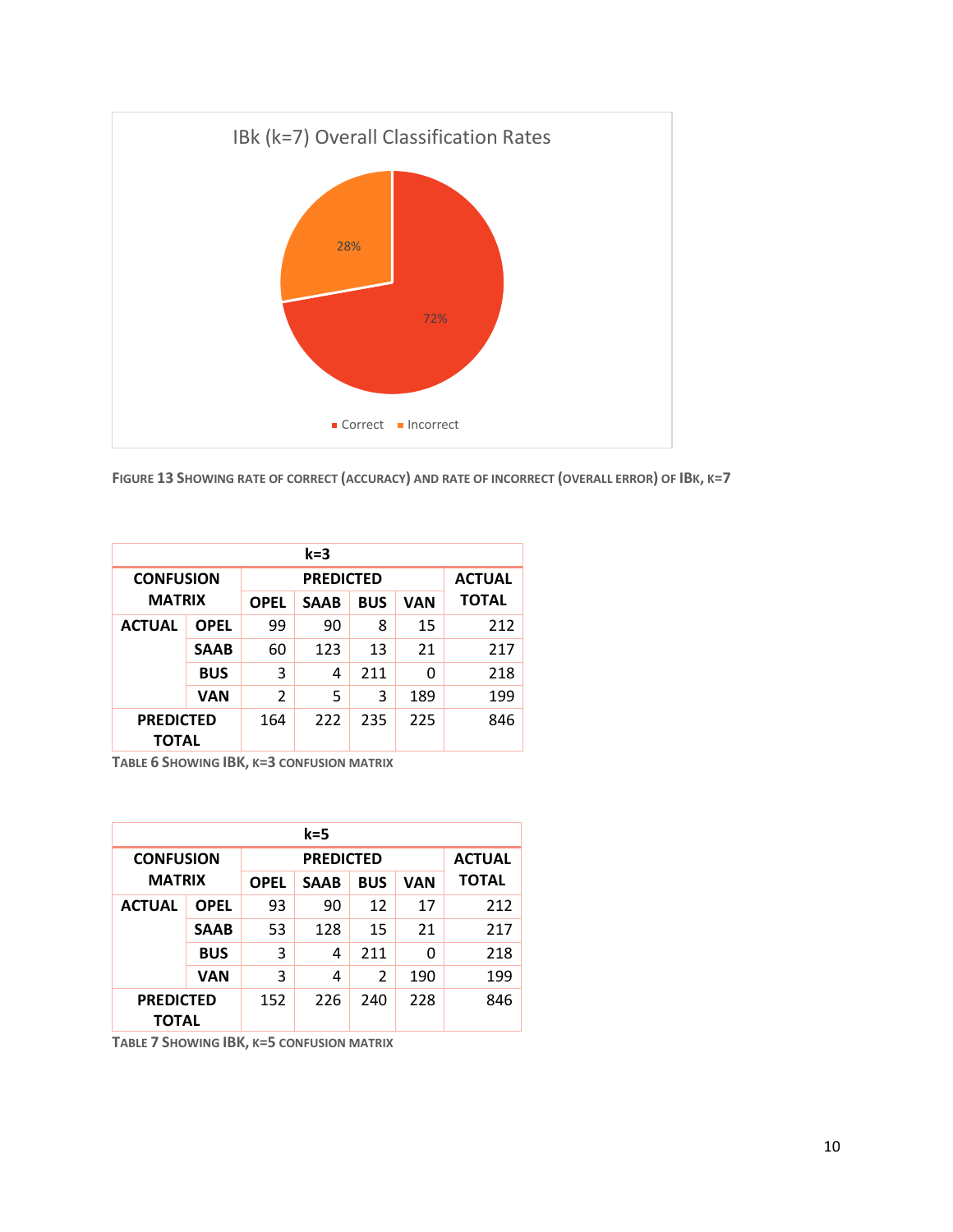| $k=7$                            |             |                |                  |            |                |               |  |  |
|----------------------------------|-------------|----------------|------------------|------------|----------------|---------------|--|--|
| <b>CONFUSION</b>                 |             |                | <b>PREDICTED</b> |            |                | <b>ACTUAL</b> |  |  |
| <b>MATRIX</b>                    |             | <b>OPEL</b>    | <b>SAAB</b>      | <b>BUS</b> | VAN            | <b>TOTAL</b>  |  |  |
| <b>ACTUAL</b>                    | <b>OPEL</b> | 86             | 90               | 15         | 21             | 212           |  |  |
|                                  | <b>SAAB</b> | 53             | 124              | 16         | 24             | 217           |  |  |
|                                  | <b>BUS</b>  | 4              | 2                | 210        | $\overline{2}$ | 218           |  |  |
|                                  | VAN         | $\overline{2}$ | 4                | 2          | 191            | 199           |  |  |
| <b>PREDICTED</b><br><b>TOTAL</b> |             | 145            | 220              | 243        | 238            | 846           |  |  |

**TABLE 8 SHOWING IBK, K=7 CONFUSION MATRIX**



**FIGURE 14 SHOWING IBK, K=3 CLASSIFICATION RATES BY CLASS**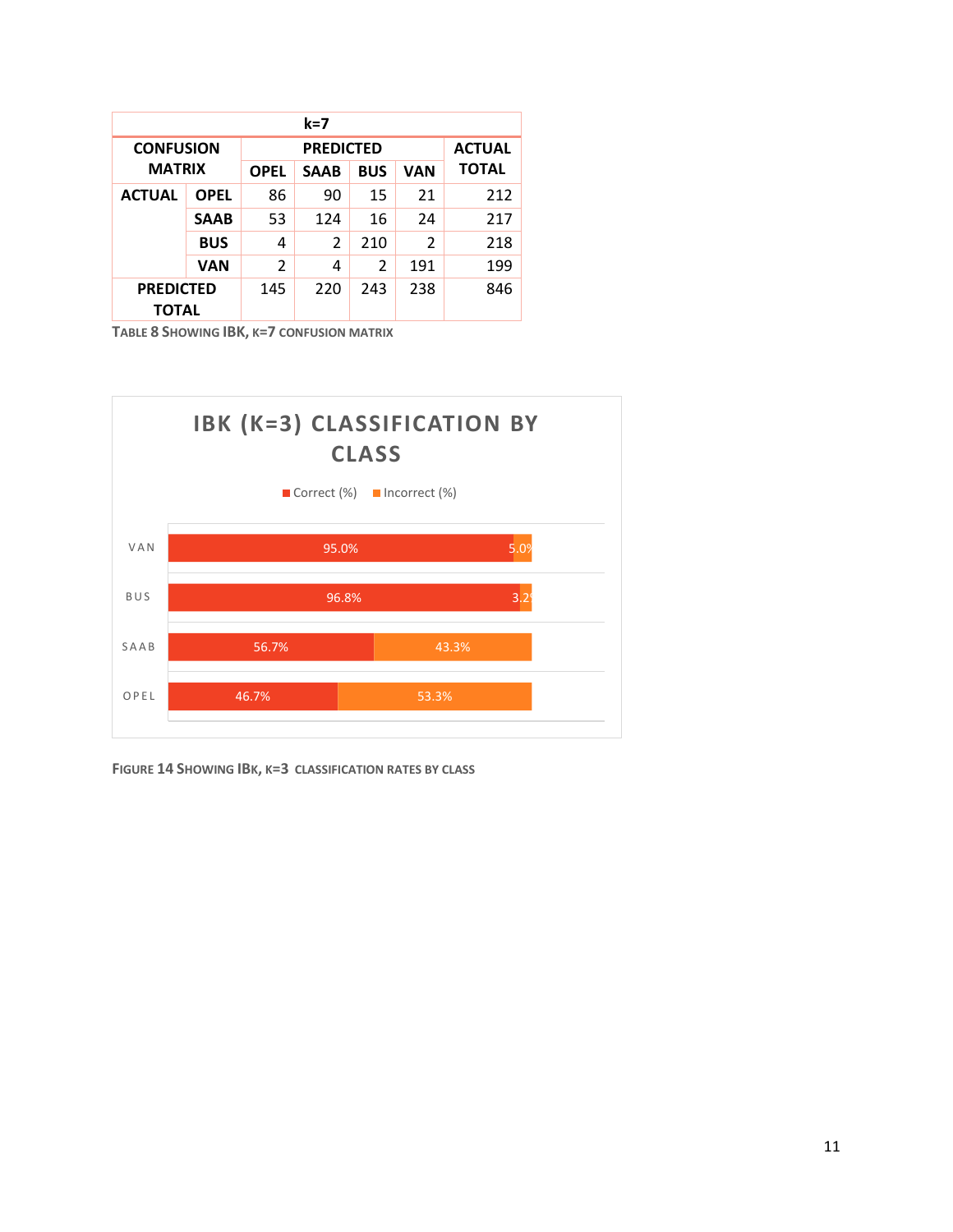

**FIGURE 15 SHOWING IBK, K=5 CLASSIFICATION RATES BY CLASS**



**FIGURE 16 SHOWING IBK, K=7 CLASSIFICATION RATES BY CLASS**

### OneR

OneR stands for "One Rule." For each attribute in the dataset, the value of each target class is counted, and the most frequent class is chosen as the predictor. Total errors of each predictor in the dataset are then calculated, and the predictor with the smallest total error is ultimately chosen as the "one rule." OneR can only process nominal data, so as was done in this case, numeric data must be discretized before processing.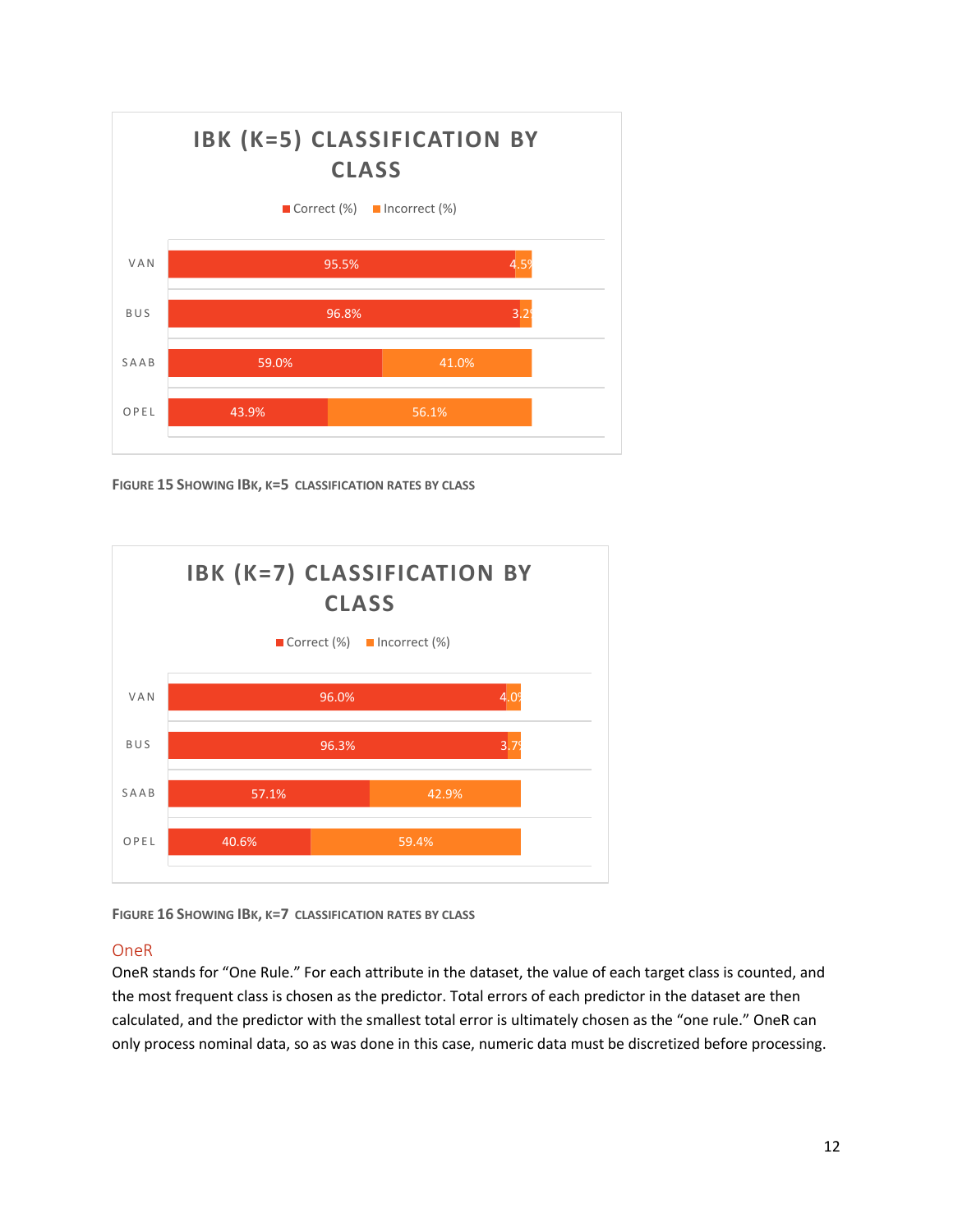The OneR classifier correctly classified 466 instances, at an accuracy rate of 55.1%, overall error rate of 44.9%, and mean absolute error 0.2246. (Table 9, Figure 17, Figure 18) It can be observed from the confusion matrix that "Van" had the highest accuracy at 80.9%. (Table 10, Figure 19)

| <b>OneR</b>      |                  |                            |        |  |  |  |  |  |  |
|------------------|------------------|----------------------------|--------|--|--|--|--|--|--|
|                  | <b>Instances</b> | <b>Mean Absolute Error</b> |        |  |  |  |  |  |  |
| Correct          | 466              | 55.1%                      | 0.2246 |  |  |  |  |  |  |
| <b>Incorrect</b> | 380              | 44.9%                      |        |  |  |  |  |  |  |

**TABLE 9 SHOWING SUMMARY DATA FOR ONER**



**FIGURE 17 SHOWING CORRECTLY AND INCORRECTLY CLASSIFIED INSTANCE FOR ONER**



**FIGURE 18 SHOWING RATE OF CORRECT (ACCURACY) AND RATE OF INCORRECT (OVERALL ERROR) OF ONER**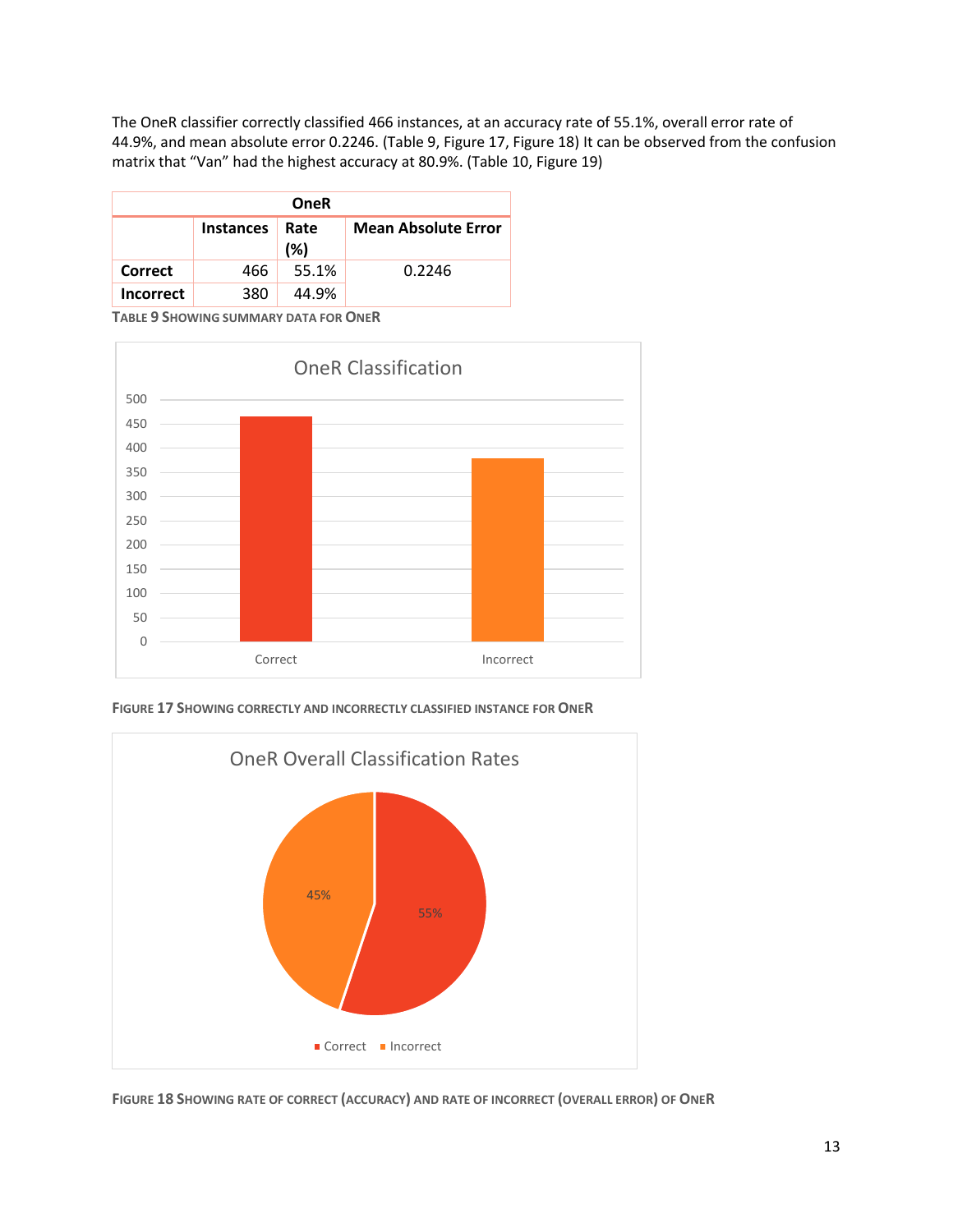| <b>OneR</b>            |             |                |            |     |              |     |  |  |
|------------------------|-------------|----------------|------------|-----|--------------|-----|--|--|
| <b>CONFUSION</b>       |             | <b>ACTUAL</b>  |            |     |              |     |  |  |
|                        | <b>OPEL</b> | <b>SAAB</b>    | <b>BUS</b> | VAN | <b>TOTAL</b> |     |  |  |
| <b>ACTUAL</b>          | <b>OPEL</b> | 22             | 121        | 22  | 47           | 212 |  |  |
|                        | <b>SAAB</b> | 10             | 142        | 20  | 55           | 217 |  |  |
|                        | <b>BUS</b>  | $\overline{2}$ | 52         | 141 | 23           | 218 |  |  |
|                        | <b>VAN</b>  | 0              | 0          | 38  | 161          | 199 |  |  |
| <b>PREDICTED TOTAL</b> |             | 24             | 315        | 221 | 286          | 846 |  |  |

**TABLE 10 SHOWING CONFUSION MATRIX FOR ONER**



**FIGURE 19 SHOWING ONER CLASSIFICATION RATES BY CLASS**

## Conclusion

IBk and J48 classifiers performed the best for the specified criteria of accuracy, overall error and mean absolute error rates of the four different models. IBk (k=3) slightly edges out J48 with its accuracy (Figure 20), but their mean absolute error is the same. (Figure 21) Of the four classes in the dataset, "Van" was classified with the most accuracy and "Opel" with the least accuracy over all models. Interestingly, J48 and IBk both classified "Bus" more accurately than "Van" while Naïve Bayes and OneR classified them moderately well. (Figure 22) "Bus" and "Van" being classified more accurately on those models is likely a contributing factor to them being more accurate overall than the other two models. Another surprise is the very low accuracy rate for OneR classification of "Opel" while other accuracy rates seem to be on par with other models. With the criteria of accuracy, overall error rate and mean absolute error rate considered for each classifier, it appears that IBk (k=3) is the best model of the four for this dataset.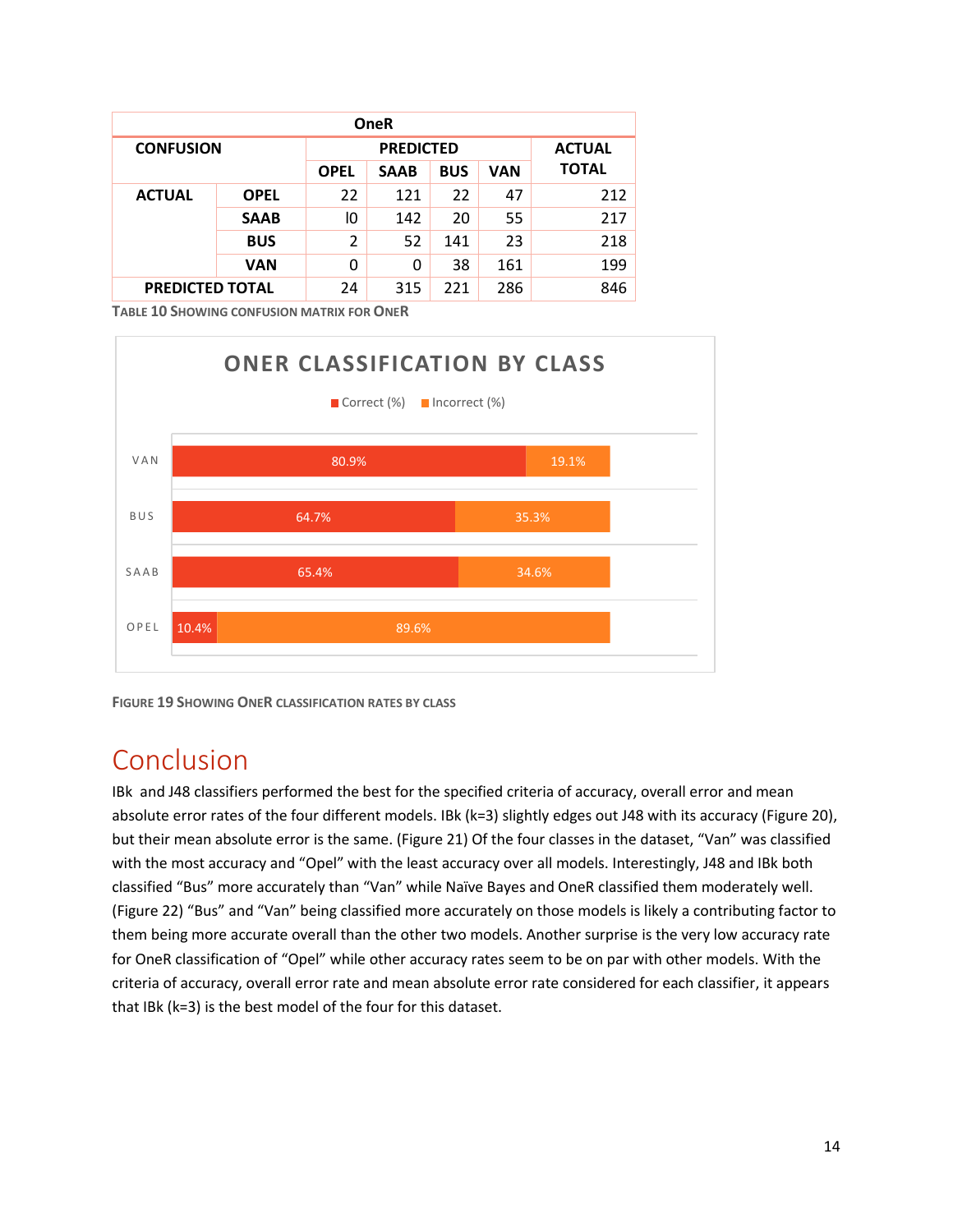

**FIGURE 20 SHOWING OVERALL CLASSIFICATION RATES FOR EACH MODEL**



**FIGURE 21 SHOWING MEAN ABSOLUTE ERROR FOR EACH MODEL**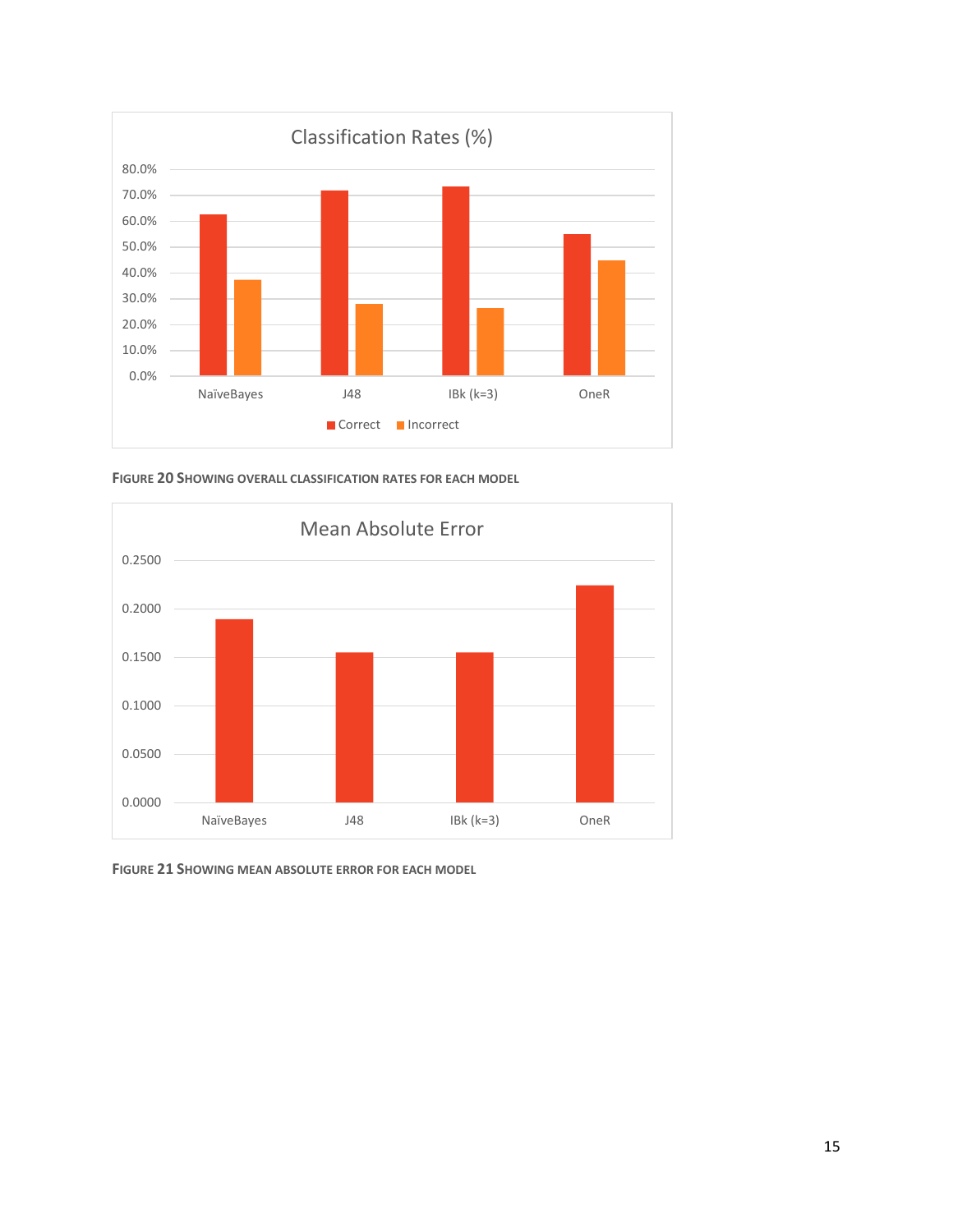

**FIGURE 22 SHOWING SIDE-BY-SIDE CLASSIFICATION RESULTS FOR EACH MODEL**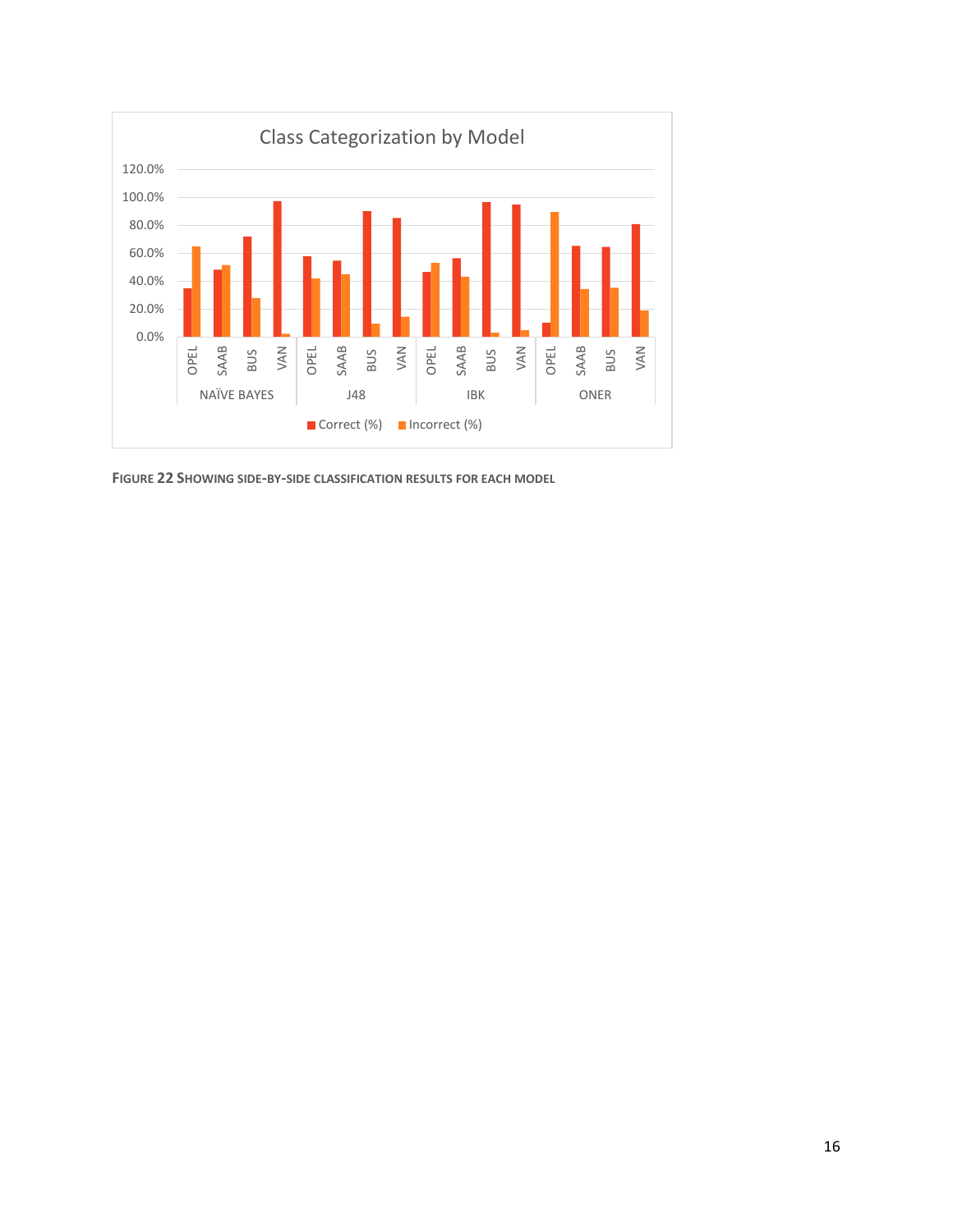# APPENDIX

## WEKA OUTPUT

## Shared Run Information:

| Relation:<br>Instances:<br>Attributes:                                                                               | 846<br>19<br>COMPACTNESS<br>CIRCULARITY<br>DISTANCE CIRCULARITY<br>RADIUS RATIO<br>PR.AXIS ASPECT RATIO<br>MAX.LENGTH ASPECT RATIO<br>SCATTER RATIO<br>ELONGATEDNESS<br>PR.AXIS RECTANGULARITY<br>MAX.LENGTH RECTANGULARITY<br>SCALED VARIANCE MAJOR<br>SCALED VARIANCE MINOR<br>SCALED RADIUS OF GYRATION<br>SKEWNESS ABOUT MAJOR<br>SKEWNESS ABOUT MINOR<br>KURTOSIS ABOUT MAJOR<br>KURTOSIS ABOUT MINOR<br>HOLLOWS RATIO |                                              |                                        |                                                                                                                                                 |                                      | vehicle-weka.filters.supervised.attribute.Discretize-Rfirst-last-precision6 |
|----------------------------------------------------------------------------------------------------------------------|-----------------------------------------------------------------------------------------------------------------------------------------------------------------------------------------------------------------------------------------------------------------------------------------------------------------------------------------------------------------------------------------------------------------------------|----------------------------------------------|----------------------------------------|-------------------------------------------------------------------------------------------------------------------------------------------------|--------------------------------------|-----------------------------------------------------------------------------|
|                                                                                                                      | Class<br>Test mode: 10-fold cross-validation                                                                                                                                                                                                                                                                                                                                                                                |                                              |                                        |                                                                                                                                                 |                                      |                                                                             |
| Naïve Bayes:                                                                                                         | === Classifier model (full training set) ===                                                                                                                                                                                                                                                                                                                                                                                |                                              |                                        |                                                                                                                                                 |                                      |                                                                             |
| Naive Bayes Classifier                                                                                               |                                                                                                                                                                                                                                                                                                                                                                                                                             |                                              |                                        |                                                                                                                                                 |                                      |                                                                             |
| Attribute                                                                                                            |                                                                                                                                                                                                                                                                                                                                                                                                                             | Class<br>$(0.25)$ $(0.26)$ $(0.26)$ $(0.24)$ |                                        | opel saab bus van                                                                                                                               |                                      |                                                                             |
| COMPACTNESS<br>'(-inf-81.5]'<br>$'$ (81.5-87.5)'<br>'(87.5-98.5]'<br>$!(98.5-103.5)]$<br>'(103.5-inf)'<br>[total]    |                                                                                                                                                                                                                                                                                                                                                                                                                             |                                              |                                        | 15.0 4.0 22.0 1.0<br>29.0 31.0 77.0 44.0<br>85.0 89.0 72.0 155.0<br>$52.0$ $25.0$ $25.0$ $3.0$<br>36.0 73.0 27.0 1.0<br>217.0 222.0 223.0 204.0 |                                      |                                                                             |
| CIRCULARITY<br>'(-inf-40.5]'<br>$!(40.5-49.5)]$<br>$(49.5 - 54.5)$ '<br>'(54.5-inf)'<br>[total]                      |                                                                                                                                                                                                                                                                                                                                                                                                                             |                                              |                                        | 65.0 75.0 29.0 76.0<br>62.0 60.0 152.0 124.0<br>47.0 75.0 23.0 2.0<br>42.0 11.0 18.0 1.0<br>216.0 221.0 222.0 203.0                             |                                      |                                                                             |
| DISTANCE CIRCULARITY<br>$'$ (-inf-64.5] $'$<br>$'$ (64.5-76.5] $'$<br>$'$ (76.5-92.51'<br>$'(92.5 - inf)$<br>[total] |                                                                                                                                                                                                                                                                                                                                                                                                                             | 15.0<br>37.0<br>52.0<br>112.0<br>216.0       | 25.0<br>31.0<br>55.0<br>110.0<br>221.0 | 12.0<br>141.0<br>36.0<br>33.0<br>222.0                                                                                                          | 48.0<br>62.0<br>92.0<br>1.0<br>203.0 |                                                                             |
| RADIUS RATIO<br>$' (-inf-175.5)'$<br>$'$ (175.5-234.5]'<br>$'(234.5\text{-inf})$<br>[total]                          |                                                                                                                                                                                                                                                                                                                                                                                                                             | 85.0<br>129.0<br>1.0<br>215.0                | 81.0<br>138.0<br>1.0<br>220.0          | 130.0<br>86.0<br>5.0<br>221.0                                                                                                                   | 192.0<br>4.0<br>6.0<br>202.0         |                                                                             |

PR.AXIS ASPECT RATIO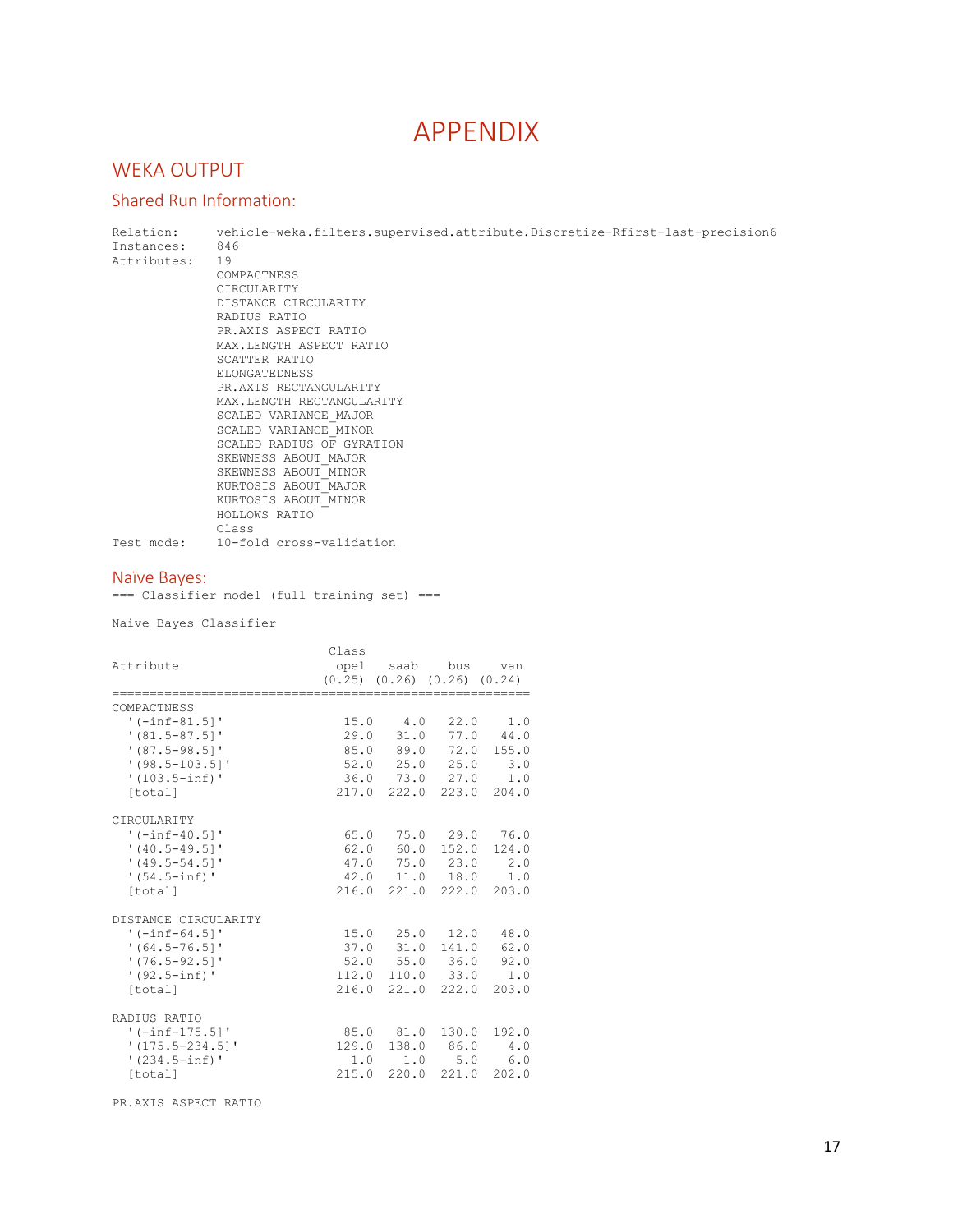| $' (-inf-52.5)'$<br>$!(52.5-68.5)$<br>$!(68.5-86.5)]$<br>$'(86.5 - inf)$ '<br>[total]                                                                                                | 4.0 2.0 18.0 19.0                                                                                                                                | 192.0 207.0 141.0 172.0<br>19.0 11.0 60.0 5.0<br>$1.0$ $1.0$ $3.0$ $7.0$<br>216.0 221.0 222.0 203.0                                                                                                                                                                                 |                                                              |                                                       |
|--------------------------------------------------------------------------------------------------------------------------------------------------------------------------------------|--------------------------------------------------------------------------------------------------------------------------------------------------|-------------------------------------------------------------------------------------------------------------------------------------------------------------------------------------------------------------------------------------------------------------------------------------|--------------------------------------------------------------|-------------------------------------------------------|
| MAX.LENGTH ASPECT RATIO<br>$' (-inf-7.5)'$<br>$'$ (7.5-8.5) $'$<br>$!(8.5-16]'$<br>$!(16 - inf)$ '<br>[total]                                                                        |                                                                                                                                                  | 59.0 66.0 192.0 61.0<br>$\begin{array}{cccc} 33.0 & 27.0 & 23.0 & 34.0 \\ 123.0 & 127.0 & 1.0 & 100.0 \end{array}$<br>$\begin{array}{cccc} 1.0 & 1.0 & 6.0 & 8.0 \\ 216.0 & 221.0 & 222.0 & 203.0 \end{array}$                                                                      |                                                              |                                                       |
| SCATTER RATIO<br>$'(-inf-140.5)'$<br>$'$ (140.5-154.5]'<br>$'$ (154.5-163.5] $'$<br>$'$ (163.5-230.5] $'$<br>$'(230.5\text{-inf})$ '<br>[total]                                      | $\begin{array}{cccc} 33.0 & 31.0 & 1.0 & 100.0 \\ 28.0 & 32.0 & 128.0 & 42.0 \end{array}$                                                        | $\begin{array}{cccc} 16.0 & 18.0 & 18.0 & 60.0 \\ 139.0 & 140.0 & 51.0 & 1.0 \end{array}$<br>$\begin{array}{cccc} 1.0 & 1.0 & 25.0 & 1.0 \\ 217.0 & 222.0 & 223.0 & 204.0 \end{array}$                                                                                              |                                                              |                                                       |
| <b>ELONGATEDNESS</b><br>$!(-inf-29.5)!$<br>$'$ (29.5-41.5] $'$<br>$'$ (41.5-44.5] $'$<br>$(44.5 - 46.5)$<br>$'(46.5\text{-inf})$ '<br>[total]                                        | $\begin{array}{cccc} 1.0 & 1.0 & 27.0 & 1.0 \\ 148.0 & 149.0 & 62.0 & 1.0 \\ 18.0 & 21.0 & 50.0 & 74.0 \\ 14.0 & 14.0 & 82.0 & 26.0 \end{array}$ | $\begin{array}{cccc} 36.0 & 37.0 & 2.0 & 102.0 \\ 217.0 & 222.0 & 223.0 & 204.0 \end{array}$                                                                                                                                                                                        |                                                              |                                                       |
| PR.AXIS RECTANGULARITY<br>$' (-inf-18.5)'$<br>$'$ (18.5-19.5]'<br>$'$ (19.5-20.5] $'$<br>$!(20.5-25.5)!$<br>$'(25.5 - inf)$ '<br>[total]                                             |                                                                                                                                                  | $\begin{array}{cccc} 34.0 & 32.0 & 6.0 & 104.0 \\ 30.0 & 33.0 & 133.0 & 47.0 \end{array}$<br>$\begin{array}{cccc} 23.0 & 27.0 & 19.0 & 51.0 \\ 129.0 & 129.0 & 40.0 & 1.0 \end{array}$<br>$\begin{array}{cccc} 1.0 & 1.0 & 25.0 & 1.0 \\ 217.0 & 222.0 & 223.0 & 204.0 \end{array}$ |                                                              |                                                       |
| MAX.LENGTH RECTANGULARITY<br>'(-inf-135.5]'<br>$'$ (135.5-147.5] $'$<br>$(147.5 - 160.5)$<br>$!(160.5-172.5)!$<br>$'(172.5 - inf)$ '<br>[total]                                      | 47.0                                                                                                                                             | $\begin{array}{cccc} 62.0 & 69.0 & 25.0 & 43.0 \\ 36.0 & 32.0 & 131.0 & 77.0 \\ 34.0 & 49.0 & 35.0 & 66.0 \\ 47.0 & 63.0 & 29.0 & 17.0 \end{array}$<br>$38.0$ $9.0$ $3.0$ $1.0$<br>217.0 222.0 223.0 204.0                                                                          |                                                              |                                                       |
| SCALED VARIANCE MAJOR<br>'(-inf-165.5]'<br>$'$ (165.5-180.5]'<br>$(180.5 - 242)$<br>$'$ (242-inf) $'$<br>[total]                                                                     |                                                                                                                                                  | 36.0 41.0 5.0 105.0<br>25.0 27.0 126.0 90.0<br>154.0 152.0 62.0 5.0<br>1.0 1.0<br>216.0 221.0 222.0 203.0                                                                                                                                                                           | 29.0                                                         | 3.0                                                   |
| SCALED VARIANCE MINOR<br>$'$ (-inf-298.5] $'$<br>$'$ (298.5-347.5]'<br>$'$ (347.5-389.5]'<br>$'$ (389.5-581]'<br>$!(581-721.5)$<br>$'$ (721.5-761.5]'<br>$'(761.5 - inf)$<br>[total] | 35.0<br>23.0<br>14.0<br>71.0<br>23.0<br>219.0                                                                                                    | 21.0<br>22.0<br>$52.0$ $57.0$ $41.0$<br>$1.0$ $1.0$ $27.0$ $1.0$<br>224.0                                                                                                                                                                                                           | $35.0$ 1.0<br>116.0<br>24.0<br>87.0 13.0<br>1.0 3.0<br>225.0 | 100.0<br>39.0<br>63.0<br>1.0<br>1.0<br>$1.0$<br>206.0 |
| SCALED RADIUS OF GYRATION<br>$'(-inf-170.5)'$<br>$'$ (170.5-192.5]'<br>$'$ (192.5-241.5]'<br>$'(241.5 - inf)$<br>[total]                                                             | 31.0<br>88.0                                                                                                                                     | $90.0$ $95.0$<br>93.0<br>$7.0$ 1.0 18.0 1.0<br>216.0 221.0 222.0 203.0                                                                                                                                                                                                              | 65.0<br>32.0 105.0<br>34.0                                   | 127.0<br>70.0<br>5.0                                  |
| SKEWNESS ABOUT MAJOR<br>$' (-inf-64.5)'$                                                                                                                                             | 31.0                                                                                                                                             | 36.0                                                                                                                                                                                                                                                                                | 1.0                                                          | 30.0                                                  |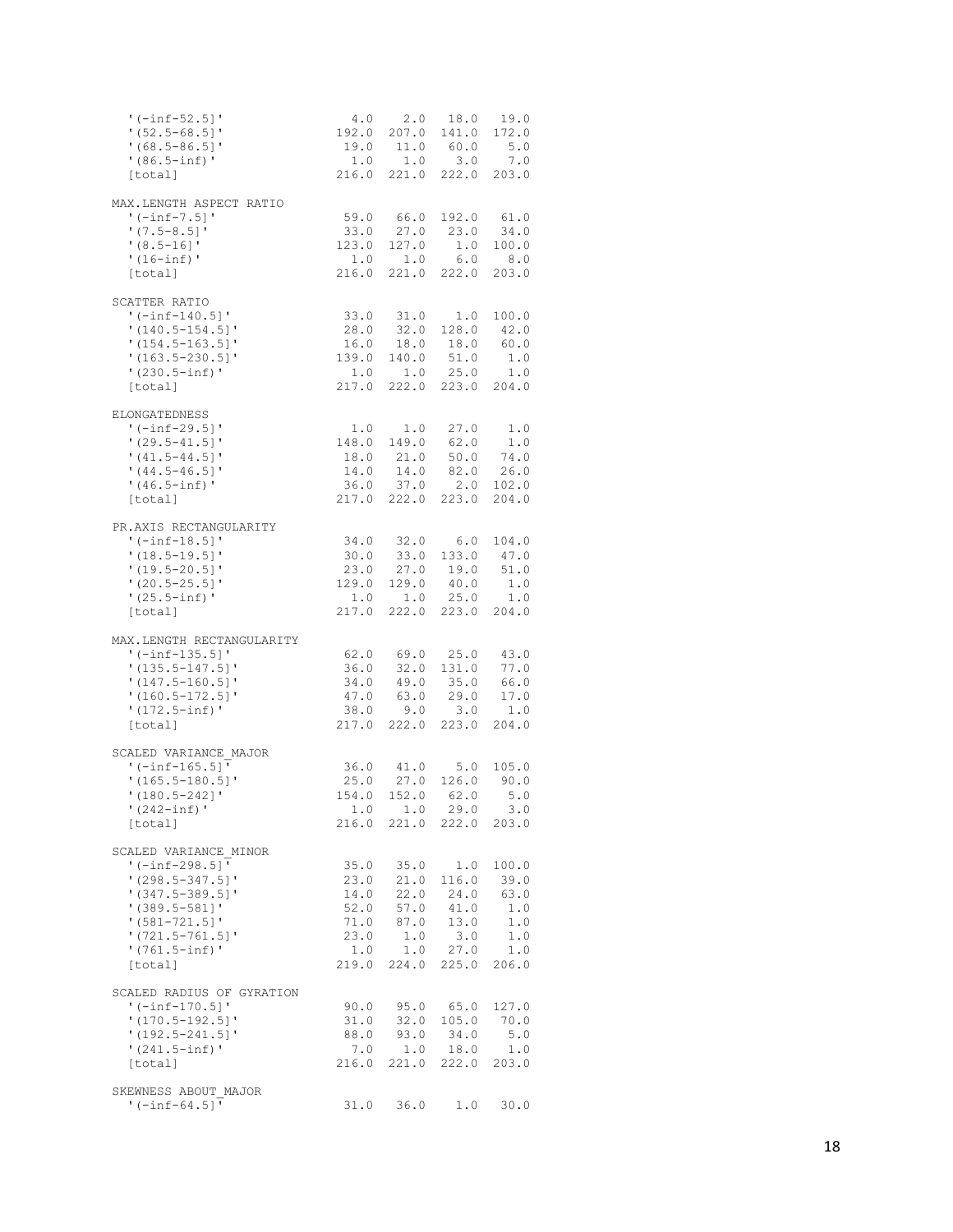| $'$ (64.5-74.5] $'$<br>$'(74.5 - inf)$<br>[total]                                                                                             | 30.0 26.0 127.0 70.0                                                                                  | 154.0 158.0 93.0 102.0<br>215.0 220.0 221.0 202.0  |              |
|-----------------------------------------------------------------------------------------------------------------------------------------------|-------------------------------------------------------------------------------------------------------|----------------------------------------------------|--------------|
| SKEWNESS ABOUT MINOR<br>$'$ (-inf-11.5]'<br>$'(11.5 - inf)$<br>[total]                                                                        | 42.0 60.0 6.0 34.0                                                                                    | 172.0 159.0 214.0 167.0<br>214.0 219.0 220.0 201.0 |              |
| KURTOSIS ABOUT MAJOR<br>$'$ (-inf-17.5]'<br>$'(17.5 - inf)$ '<br>[total]                                                                      | 91.0 92.0 32.0 22.0                                                                                   | 123.0 127.0 188.0 179.0<br>214.0 219.0 220.0 201.0 |              |
| KURTOSIS ABOUT MINOR<br>$' (-inf-177.5)'$<br>$'$ (177.5-181.5]'<br>$'$ (181.5-185.5]'<br>$'$ (185.5-191.5] $'$<br>$'(191.5 - inf)$<br>[total] | $6.0$ 1.0 1.0 4.0<br>13.0 18.0 70.0<br>22.0 17.0 36.0<br>112.0 117.0 34.0 59.0<br>64.0 69.0 82.0 68.0 | 217.0 222.0 223.0 204.0                            | 13.0<br>60.0 |
| HOLLOWS RATIO<br>$'$ (-inf-189.5]'<br>$'(189.5 - inf)$<br>[total]                                                                             | 24.0 30.0 112.0 35.0                                                                                  | 190.0 189.0 108.0 166.0<br>214.0 219.0 220.0 201.0 |              |

Time taken to build model: 0 seconds

=== Stratified cross-validation === === Summary === Correctly Classified Instances 530 62.6478 % Incorrectly Classified Instances 316 37.3522 % Exappa statistic miscalics of the Mappa statistic and the Mappa statistic dependent of  $0.5033$ <br>
Mean absolute error  $0.1897$ <br>
Root mean squared error  $0.3797$ Mean absolute error  $0.1897$ Root mean squared error **120 CM** 0.3797 Relative absolute error 60.6045 % Root relative squared error 87.6988 % Total Number of Instances 846

#### === Detailed Accuracy By Class ===

|               | TP Rate |       | FP Rate Precision Recall |       | F-Measure | MCC   | ROC Area | PRC Area |
|---------------|---------|-------|--------------------------|-------|-----------|-------|----------|----------|
| Class         | 0.349   | 0.112 | 0.510                    | 0.349 | 0.415     | 0.273 | 0.772    | 0.567    |
| opel<br>saab  | 0.484   | 0.154 | 0.520                    | 0.484 | 0.501     | 0.338 | 0.769    | 0.542    |
| bus           | 0.720   | 0.054 | 0.822                    | 0.720 | 0.768     | 0.697 | 0.961    | 0.904    |
| van           | 0.975   | 0.176 | 0.630                    | 0.975 | 0.765     | 0.704 | 0.951    | 0.832    |
| Weighted Avg. | 0.626   | 0.123 | 0.621                    | 0.626 | 0.610     | 0.500 | 0.862    | 0.710    |

=== Confusion Matrix ===

| a      |  |  |                                    | b c d <--- classified as |  |
|--------|--|--|------------------------------------|--------------------------|--|
|        |  |  |                                    | 74 74 13 51   a = opel   |  |
|        |  |  |                                    | 42 105 16 54   b = saab  |  |
|        |  |  | $29$ 23 157 9   c = bus            |                          |  |
| $\cap$ |  |  | $0 \t 5 \t 194$   $d = \text{van}$ |                          |  |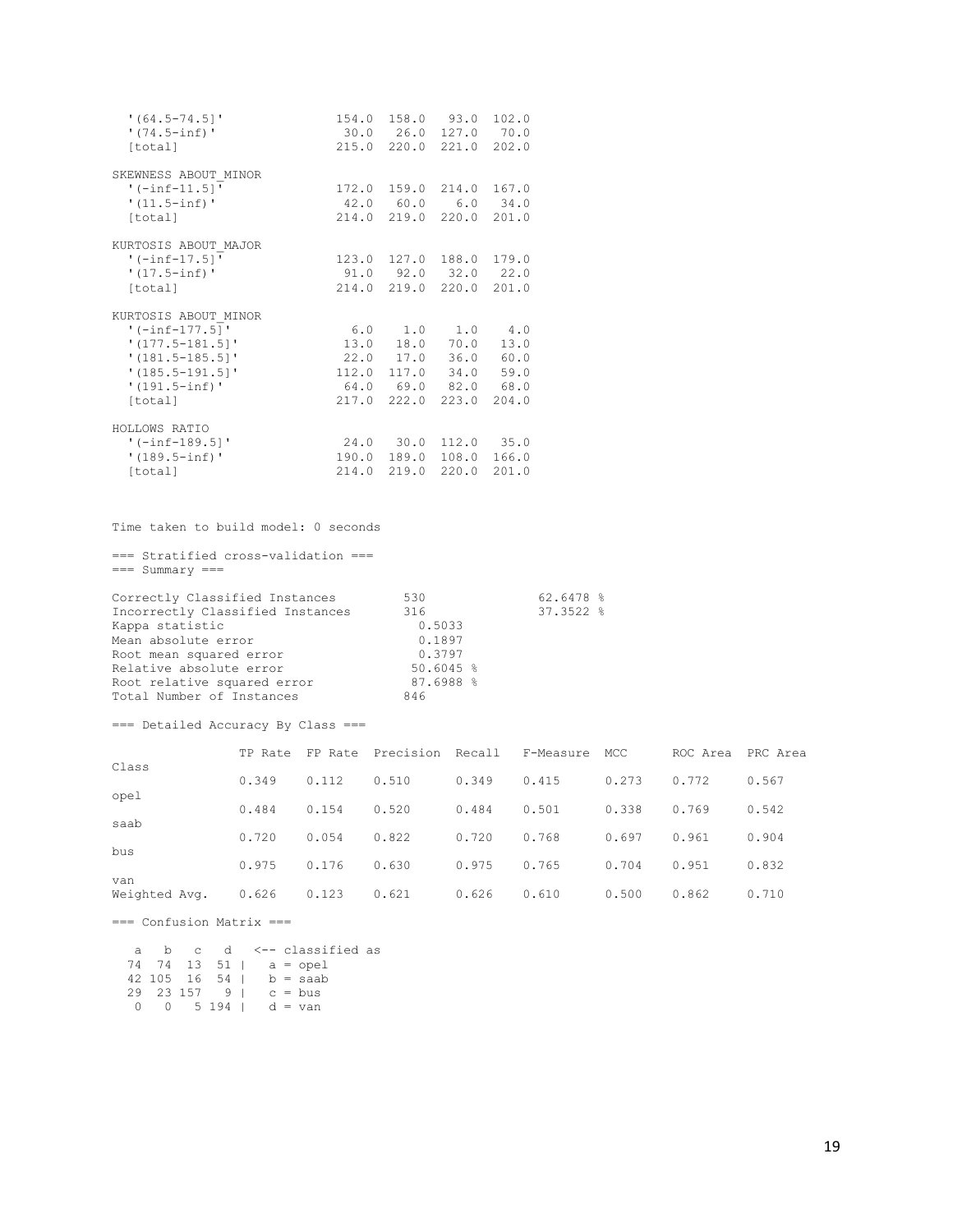$148$ 

=== Classifier model (full training set) ===

J48 pruned tree ------------------

```
SCALED VARIANCE MAJOR = '(-inf-165.5]'
   MAX.LENGTH RECTANGULARITY = '(-inf-135.5]'
       PR.AXIS RECTANGULARITY = '(-inf-18.5]'
           COMPACTNESS = '(-inf-81.5)': opel (11.0)COMPACTNESS = '(81.5-87.5]| KURTOSIS ABOUT MINOR = '(-inf-177.5]': opel (1.0)
        | | KURTOSIS ABOUT MINOR = '(177.5-181.5]': saab (16.0/7.0)
        | | | | KURTOSIS ABOUT_MINOR = '(181.5-185.5]'
       | | | SKEWNESS ABOUT MAJOR = '(-inf-64.5]': opel (0.0)
       | | | | | SKEWNESS ABOUT_MAJOR = '(64.5-74.5]'
       | | | | | | HOLLOWS RATIO = '(-inf-189.5]': saab (2.0)
        | | | | HOLLOWS RATIO = '(189.5-inf)': opel (4.0)
               | SKEWNESS ABOUT MAJOR = '(74.5-inf)'
| | | | | | KURTOSIS ABOUT_MAJOR = '(-inf-17.5]': van (3.0/1.0)
| | | | | | KURTOSIS ABOUT_MAJOR = '(17.5-inf)': opel (2.0/1.0)
       | | KURTOSIS ABOUT MINOR = (185.5-191.5)': saab (12.0/7.0)
       | | | | KURTOSIS ABOUT_MINOR = '(191.5-inf)': van (9.0/1.0)
       | COMPACTNESS = !(87.5-98.5)| | | | MAX.LENGTH ASPECT RATIO = '(-inf-7.5]'
               | \Box DISTANCE CIRCULARITY = \cdot (-inf-64.5]'
        | | | | | | SKEWNESS ABOUT_MINOR = '(-inf-11.5]': van (10.0/2.0)
               | | SKEWNESS ABOUT MINOR = '(11.5-inf)': saab (6.0/2.0)
       | | | DISTANCE CIRCULARITY = '(64.5-76.5]': opel (12.0/6.0)
        | | | | | DISTANCE CIRCULARITY = '(76.5-92.5]': opel (1.0)
       | | | | | DISTANCE CIRCULARITY = '(92.5-inf)': van (0.0)
       | | | | MAX.LENGTH ASPECT RATIO = '(7.5-8.5]': van (4.0)
           | MAX.LENGTH ASPECT RATIO = (8.5-16): van (2.0)| | | | MAX.LENGTH ASPECT RATIO = '(16-inf)': van (0.0)
       | | | COMPACTNESS = '(98.5-103.5]': van (0.0)
    | | | COMPACTNESS = '(103.5-inf)': van (0.0)
   | | PR.AXIS RECTANGULARITY = '(18.5-19.5]': saab (7.0/1.0)
    | | PR.AXIS RECTANGULARITY = '(19.5-20.5]': van (0.0)
       PR.AXIS RECTANGULARITY = '(20.5-25.5]': van (0.0)PR.AXIS RECTANGULARITY = '(25.5-inf)': van (0.0)| MAX.LENGTH RECTANGULARITY = '(135.5-147.5]'
       SCATTER RATIO = '(-inf-140.5)': van (58.0/6.0)SCATTER RATIO = '(140.5-154.5)'PR.AXIS RECTANGULARITY = '(-inf-18.5)': bus (5.0/1.0)PR.AXIS RECTANGULARITY = '(18.5-19.5)| MAX.LENGTH ASPECT RATIO = '(-inf-7.5]': saab (3.0)
               | | | | MAX.LENGTH ASPECT RATIO = '(7.5-8.5]': opel (2.0/1.0)
       | | | | MAX.LENGTH ASPECT RATIO = '(8.5-16]': van (6.0)
       | | | | MAX.LENGTH ASPECT RATIO = '(16-inf)': van (0.0)
       | | | PR.AXIS RECTANGULARITY = '(19.5-20.5]': van (0.0)
           PR.AXIS RECTANGULARITY = '(20.5-25.5] : van (0.0)| | PR.AXIS RECTANGULARITY = '(25.5\text{-inf}) : van (0.0)| | SCATTER RATIO = '(154.5-163.5]': van (0.0)
       SCATTER RATIO = '(163.5-230.5]': van (0.0)SCATTER RATIO = '(230.5\text{-inf})': \text{van } (0.0)MAX.LENGTH RECTANGULARITY = '(147.5-160.5]': van (7.0)MAX.LENGTH RECTANGULARITY = '(160.5-172.5]': van (0.0)
   MAX.LENGTH RECTANGULARITY = '(172.5-inf) : van (0.0)SCALED VARIANCE MAJOR = '(165.5-180.5)MAX.LENGTH \overline{A}SPECT RATIO = '(-inf-7.5]'| SCATTER RATIO = '(-inf-140.5]': van (5.0/1.0)| | SCATTER RATIO = '(140.5-154.5]'
    | | | SKEWNESS ABOUT_MINOR = '(-inf-11.5]'
    | | | DISTANCE CIRCULARITY = '(-inf-64.5]': bus (9.0/1.0)DISTANCE CIRCULARITY = '(64.5-76.5)'| | | CIRCULARITY = '(-inf-40.5]'
        | | | | | | SKEWNESS ABOUT_MAJOR = '(-inf-64.5]': opel (2.0)
               | | | | | | SKEWNESS ABOUT_MAJOR = '(64.5-74.5]': bus (13.0/1.0)
            | | | | | | SKEWNESS ABOUT_MAJOR = '(74.5-inf)': saab (3.0)
               | CIRCULARITY = '(40.5-49.5]': bus (74.0)
```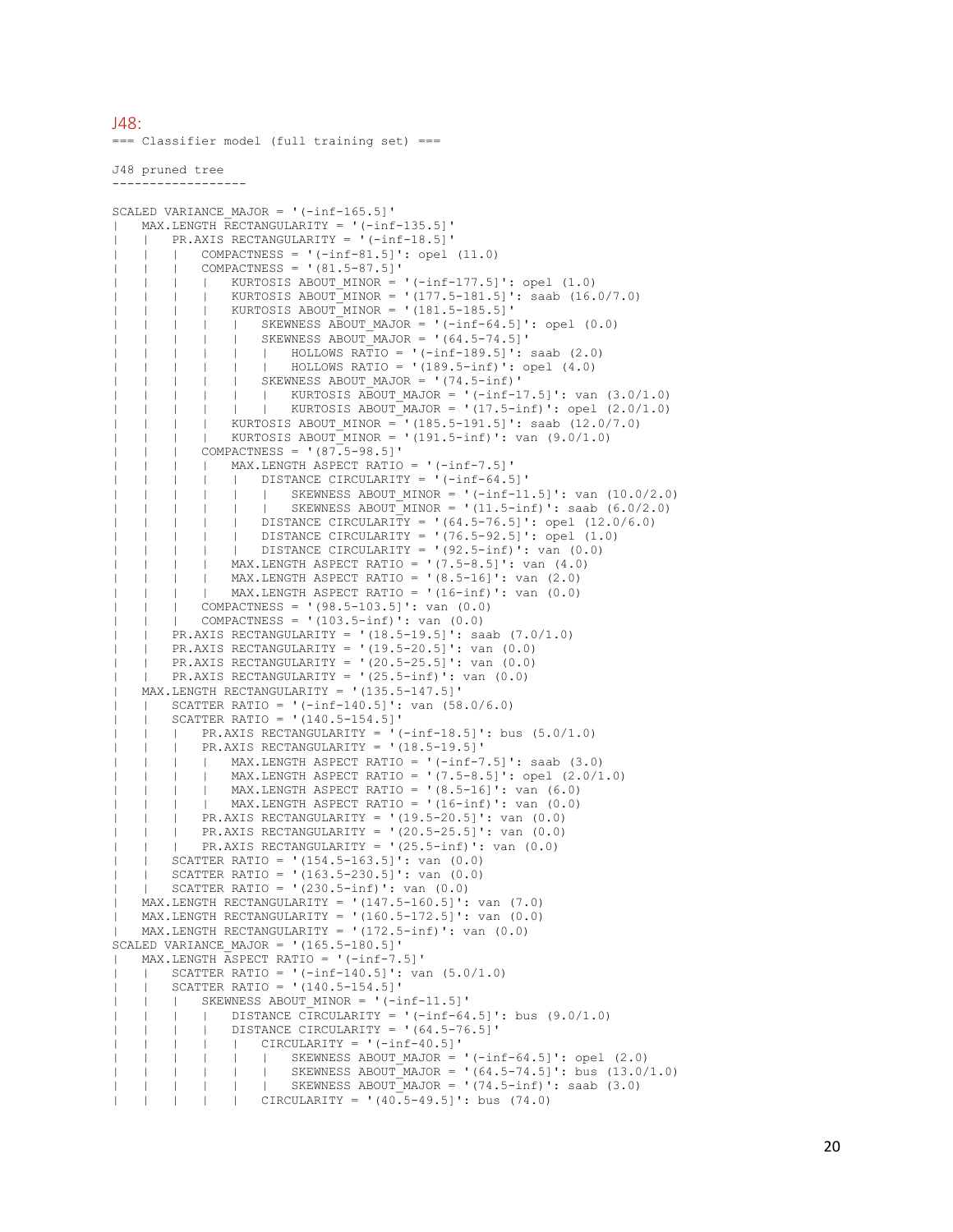```
| | | | | CIRCULARITY = '(49.5-54.5]': bus (0.0)
       | | | CIRCULARITY = '(54.5-inf)': bus (0.0)
           | DISTANCE CIRCULARITY = '(76.5-92.5]': opel (11.0/4.0)<br>| DISTANCE CIRCULARITY = '(92.5-inf)': bus (0.0)
       | | DISTANCE CIRCULARITY = '(92.5\text{-inf}): bus (0.0)| SKEWNESS ABOUT MINOR = '(11.5-inf)'
    | | | SCALED RADIUS OF GYRATION = '(-inf-170.5]': opel (9.0/2.0)\frac{1}{1} | SCALED RADIUS OF GYRATION = '(170.5-192.5]': saab (5.0/3.0)
       | | SCALED RADIUS OF GYRATION = '(192.5-241.5)': opel (0.0)
    | | | SCALED RADIUS OF GYRATION = '(241.5\text{-inf})': opel (0.0)| | SCATTER RATIO = '(154.5-163.5]'
        | PR.AXIS ASPECT RATIO = '(-inf-52.5)': bus (0.0)PR.AXIS ASPECT RATIO = '(52.5-68.5]': saab (3.0/1.0)PR.AXIS ASPECT RATIO = '(68.5-86.5]': bus (7.0)PR.AXIS ABPECT RATIO = '(86.5-inf)': bus (0.0)SCATTER RATIO = '(163.5-230.5)': bus (0.0)| | SCATTER RATIO = '(230.5-inf)': bus (0.0)
   | MAX.LENGTH ASPECT RATIO = '(7.5-8.5]'
   | HOLLOWS RATIO = '(-inf-189.5)': bus (18.0/1.0)HOLLOWS RATIO = '(189.5-inf)'
    | | | PR.AXIS RECTANGULARITY = '(-inf-18.5]': van (5.0)
        | PR.AXIS RECTANGULARITY = '(18.5-19.5]'
            | | | | PR.AXIS ASPECT RATIO = '(-inf-52.5]': saab (0.0)
        | | | | PR.AXIS ASPECT RATIO = '(52.5-68.5]'
        | | | | | SCALED RADIUS OF GYRATION = '(-inf-170.5]'
        | | | | ELONGATEDNESS = '(-inf-29.5)': saab (0.0)ELONGATEDNESS = '(29.5-41.5]': saab (0.0)| | | | ELONGATEDNESS = '(41.5-44.5)': saab (10.0/3.0)
        | | | | | | ELONGATEDNESS = '(44.5-46.5]': opel (4.0/1.0)
                    \overline{ } ELONGATEDNESS = '(46.5-inf)': saab (0.0)
        | | | | | SCALED RADIUS OF GYRATION = '(170.5-192.5]': bus (2.0/1.0)
        | | | | | SCALED RADIUS OF GYRATION = '(192.5-241.5]': saab (0.0)
       | | | SCALED RADIUS OF GYRATION = '(241.5\text{-inf})': saab (0.0)| | | | PR.AXIS ASPECT RATIO = '(68.5-86.5]': bus (2.0)
        | | | | PR.AXIS ASPECT RATIO = '(86.5-inf)': saab (0.0)
        | | | PR.AXIS RECTANGULARITY = '(19.5-20.5]': van (0.0)
           PR.AXIS RECTANGULARITY = '(20.5-25.5]': van (0.0)| PR.AXIS RECTANGULARITY = '(25.5-inf)': van (0.0)
   | MAX.LENGTH ASPECT RATIO = '(8.5-16]'
   | SKEWNESS ABOUT MAJOR = '(-inf-64.5]': saab (3.0)
       SKEWNESS ABOUT MAJOR = (64.5-74.5)': van (47.0)| SKEWNESS ABOUT MAJOR = '(74.5\text{-inf})': \text{van } (30.0)| MAX.LENGTH ASPECT RATIO = '(16-inf)': bus (2.0)
SCALED VARIANCE MAJOR = '(180.5-242)'| MAX.LENGTH ASPECT RATIO = '(-inf-7.5]'
       SKEWNESS ABOUT MINOR = '(-inf-11.5)'PR.AXIS ASPECT RATIO = '(-inf-52.5)': bus (1.0)| | | PR.AXIS ASPECT RATIO = '(52.5-68.5]'
        | | SKEWNESS ABOUT MAJOR = '(-inf-64.5]': bus (0.0)| | SKEWNESS ABOUT MAJOR = '(64.5-74.5)'
                | KURTOSIS ABOUT MINOR = '(-inf-177.5]': saab (0.0)
                    KURTOSIS ABOUT_MINOR = ' (177.5-181.5]': saab (0.0)| | | | | KURTOSIS ABOUT_MINOR = '(181.5-185.5]': opel (1.0)
        (1 \quad 1 \quad 1 \quad KURTOSIS ABOUT-MINOR = ' (185.5-191.5]')| RADIUS RATIO = '(-inf-175.5)': saab (6.0)
        | | | | | | RADIUS RATIO = '(175.5-234.5]'
                    | | CIRCULARITY = '(-inf-40.5]': opel (2.0)
                    | | | CIRCULARITY = '(40.5-49.5]': saab (2.0)
                    | | | | | | | CIRCULARITY = '(49.5-54.5]': opel (1.0)
                | | | CIRCULARITY = '(54.5-inf)': opel (0.0)
                    | RADIUS RATIO = '(234.5-inf)': saab (0.0)
                    KURTOSIS ABOUT MINOR = '(191.5\text{-inf})'| | | | PR.AXIS RECTANGULARITY = ' (-inf-18.5]': bus (0.0)
        | | | | | | PR.AXIS RECTANGULARITY = '(18.5-19.5]': bus (1.0)
                    | PR.AXIS RECTANGULARITY = '(19.5-20.5]'
                    | | | DISTANCE CIRCULARITY = '(-inf-64.5)': opel (0.0)| | | | | | DISTANCE CIRCULARITY = '(64.5-76.5]': bus (4.0/1.0)
                    | | | | | | | DISTANCE CIRCULARITY = '(76.5-92.5]'
                    | | | SCALED VARIANCE MINOR = '(-inf-298.5]': saab (0.0)| | | SCALED VARIANCE MINOR = '(298.5-347.5]': saab (0.0)
                        | | | | | | | | SCALED VARIANCE_MINOR = '(347.5-389.5]': saab (2.0)
                            \frac{1}{1} SCALED VARIANCE MINOR = '(389.5-581]': opel (3.0/1.0)
```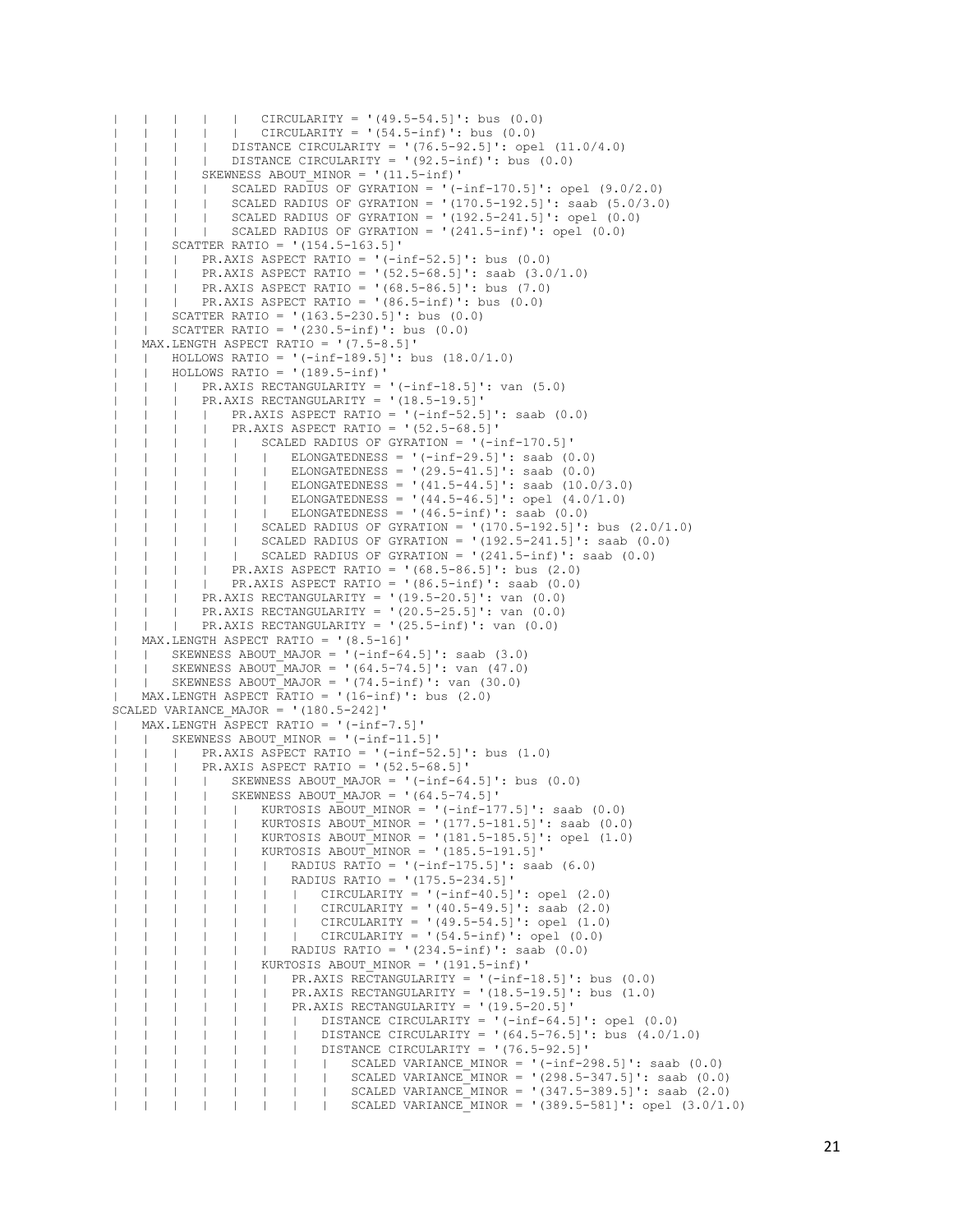```
| | | | | | | | SCALED VARIANCE_MINOR = '(581-721.5]': saab (0.0)
                   | | | SCALED VARIANCE_MINOR = '(721.5-761.5]': saab (0.0)
                       | | SCALED VARIANCE MINOR = '(761.5-inf)': saab (0.0)
                   | | DISTANCE CIRCULARITY = '(92.5-inf)': opel (0.0)
                   | PR.AXIS RECTANGULARITY = '(20.5-25.5]': bus (11.0/2.0)
       | | | | PR.AXIS RECTANGULARITY = '(25.5-inf)': bus (0.0)
       | | SKEWNESS ABOUT MAJOR = '(74.5\text{-inf}): bus (13.0)
       | PR.AXIS ASPECT RATIO = '(68.5-86.5)': bus (29.0)
   | | | PR.AXIS ASPECT RATIO = '(86.5-inf)': bus (0.0)
       SKEWNESS ABOUT MINOR = '(11.5-inf)'
           PR.AXIS ASPECT RATIO = '(-inf-52.5]': opel (0.0)| | | PR.AXIS ASPECT RATIO = '(52.5-68.5]': opel (5.0)
           PR.AXIS ASPECT RATIO = '(68.5-86.5]': bus (2.0)PR.AXIS ASPECT RATIO = '(86.5-inf)': opel (0.0)| MAX.LENGTH ASPECT RATIO = '(7.5-8.5]': opel (36.0/15.0)
   | MAX.LENGTH ASPECT RATIO = '(8.5-16]'
       SCALED VARIANCE MINOR = '(-inf-298.5]': saab (0.0)SCALED VARIANCE MINOR = '(298.5-347.5]': saab (0.0)
   \vert SCALED VARIANCE MINOR = '(347.5-389.5]': opel (1.0)
   \overline{ } | SCALED VARIANCE MINOR = '(389.5-581]'
           SCATTER RATIO = '(-inf-140.5]': saab (0.0)SCATTER RATIO = '(140.5-154.5)': saab (0.0)SCATTER RATIO = '(154.5-163.5)': saab (2.0)
           | | | SCATTER RATIO = '(163.5-230.5]'
               SCALED RADIUS OF GYRATION = ' (-inf-170.5]'
                   SKEWNESS ABOUT MAJOR = '(-inf-64.5)': saab (12.0/3.0)
                   SKEWNESS ABOUT MAJOR = '(64.5-74.5)'| PR.AXIS RECTANGULARITY = '(-inf-18.5]': opel (0.0)
                       | | | | | | PR.AXIS RECTANGULARITY = '(18.5-19.5]': opel (0.0)
           | | | | | | PR.AXIS RECTANGULARITY = '(19.5-20.5]': opel (2.0)
                   | PR.AXIS RECTANGULARITY = '(20.5-25.5]'
       | | | | | | CIRCULARITY = '(-inf-40.5]': saab (3.0)
                   | | CIRCULARITY = '(40.5-49.5]': opel (12.0/4.0)
| | | | | | | CIRCULARITY = '(49.5-54.5]': opel (0.0)
| | | | | | | CIRCULARITY = '(54.5-inf)': opel (0.0)
               | | PR.AXIS RECTANGULARITY = '(25.5\text{-inf})': opel (0.0)| | | | | SKEWNESS ABOUT_MAJOR = '(74.5-inf)': saab (0.0)
           | SCALED RADIUS OF GYRATION = '(170.5-192.5)'
           \frac{1}{1} | SKEWNESS ABOUT MINOR = '(-inf-11.5]'
                   | KURTOSIS ABOUT MAJOR = '(-inf-17.5]': opel (3.0)
               | | KURTOSIS ABOUT\overline{M}AJOR = '(17.5-inf)': saab (3.0/1.0)
               \overline{R} = \frac{1}{11.5-\text{inf}}: saab (6.0/2.0)
           \overline{\text{SCALED} RADIUS OF GYRATION = '(192.5-241.5]'
           | | | | | KURTOSIS ABOUT_MAJOR = '(-inf-17.5]'
                   | CIRCULARITY = '(-inf-40.5]': saab (0.0)CIRCULARITY = ' (40.5-49.5)': opel (4.0/1.0)
                       CIRCULARITY = '(49.5-54.5)'| | | | | MAX.LENGTH RECTANGULARITY = ' (-inf-135.5]': saab (0.0)
                   | | | | | | | MAX.LENGTH RECTANGULARITY = '(135.5-147.5]': saab (0.0)
                   | | | | | | | MAX.LENGTH RECTANGULARITY = '(147.5-160.5]': saab (7.0/1.0)
                   | | | | | | | MAX.LENGTH RECTANGULARITY = '(160.5-172.5]'
                   | | | | | | | | KURTOSIS ABOUT_MINOR = '(-inf-177.5]': opel (0.0)
                   \frac{1}{1} | KURTOSIS ABOUT MINOR = '(177.5-181.5]': opel (0.0)
                       | | KURTOSIS ABOUT MINOR = '(181.5-185.5]': opel (0.0)
                   | | | | | | | | KURTOSIS ABOUT_MINOR = '(185.5-191.5]': opel (3.0)
                   | | | KURTOSIS ABOUT MINOR = '(191.5\text{-inf})'| | | | COMPACTNESS = '(-inf-81.5)': saab (0.0)
                   | | | | | | | | | COMPACTNESS = '(81.5-87.5]': saab (0.0)
| | | | | | | | | COMPACTNESS = '(87.5-98.5]': saab (0.0)
| | | | | | | | | COMPACTNESS = '(98.5-103.5]': saab (2.0)
                   | | | | COMPACTNESS = '(103.5-inf)': opel (3.0/1.0)
       | | | | | | | MAX.LENGTH RECTANGULARITY = '(172.5-inf)': saab (0.0)
       | | | | | | CIRCULARITY = '(54.5-inf)': saab (0.0)
       | | | KURTOSIS ABOUT MAJOR = '(17.5\text{-inf})': saab (3.0)| | | | SCALED RADIUS OF GYRATION = '(241.5-inf)': opel (1.0)
   | | | SCATTER RATIO = '(230.5-inf)': saab (0.0)
       SCALED VARIANCE MINOR = '(581-721.5)'| | COMPACTNESS = '(-inf-81.5]': saab (0.0)
   | | COMPACTNESS = '(81.5-87.5]': saab (0.0)
   | | | COMPACTNESS = '(87.5-98.5]': opel (20.0/5.0)
           COMPACTNESS = '(98.5-103.5]': opel (41.0/14.0)
```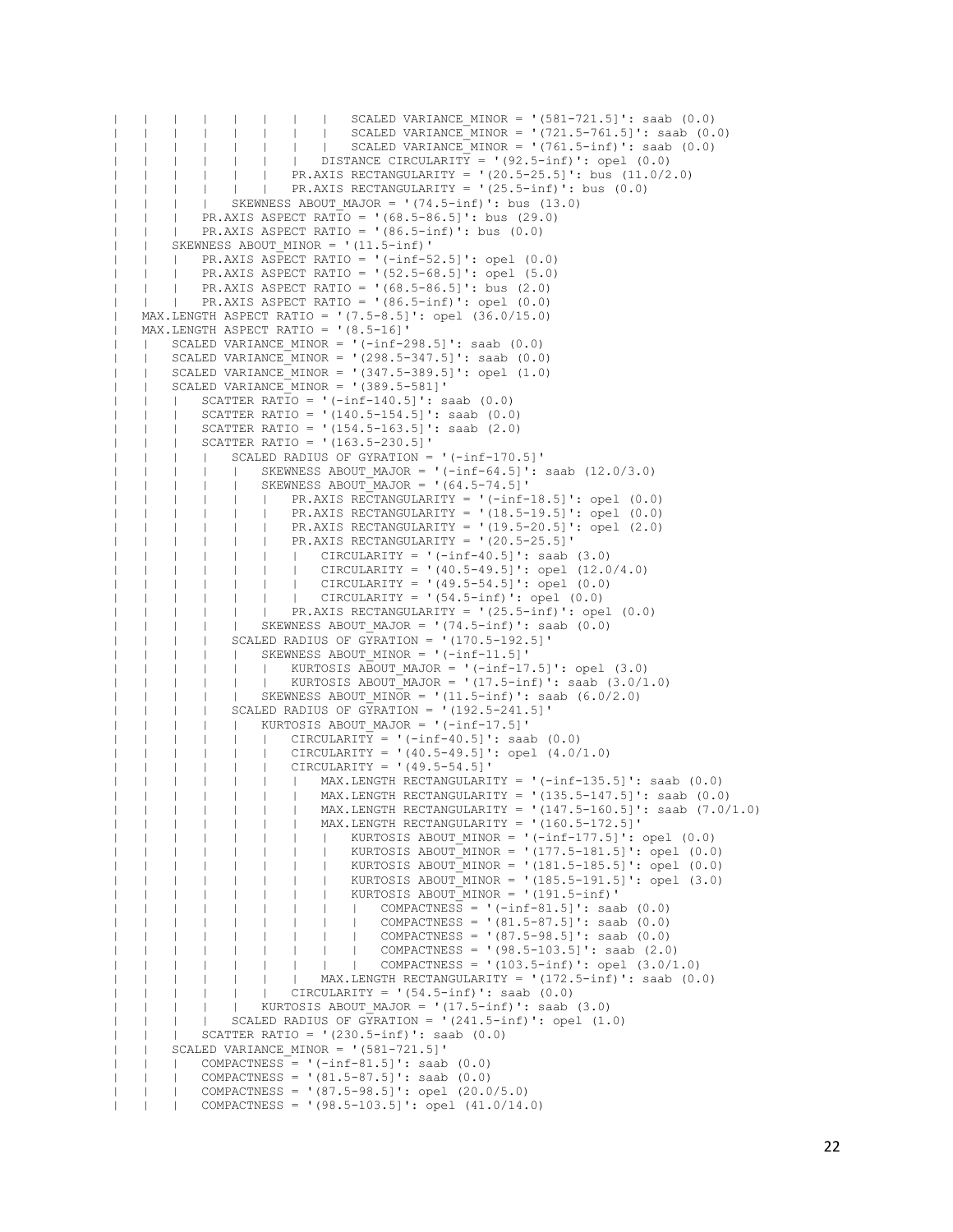| | | COMPACTNESS = '(103.5-inf)'  $|$   $|$   $|$   $|$   $|$   $CIRCULARITY = '(-inf-40.5]'$ : saab  $(0.0)$ | | | | CIRCULARITY = '(40.5-49.5]': saab (12.0/3.0) | | | | CIRCULARITY = '(49.5-54.5]': saab (65.0/12.0) | | | | CIRCULARITY = '(54.5-inf)': opel (16.0/5.0) | | SCALED VARIANCE\_MINOR = '(721.5-761.5]': opel (22.0) |  $|$  SCALED VARIANCE MINOR =  $'(761.5\text{-inf})$  : saab  $(0.0)$ | MAX.LENGTH ASPECT RATIO = '(16-inf)' | | HOLLOWS RATIO =  $\cdot$  (-inf-189.5]': bus (3.0)  $\overline{1}$  HOLLOWS RATIO = '(189.5-inf)': van (4.0)  $SCALED$  VARIANCE MAJOR = ' $(242-inf)$ '  $\overline{1}$  HOLLOWS RATIO = '(-inf-189.5]': bus (28.0) | HOLLOWS RATIO =  $'(189.5\text{-inf})'$ : van  $(2.0)$ Number of Leaves : 164 Size of the tree : 220 Time taken to build model: 0.02 seconds === Stratified cross-validation === === Summary === Correctly Classified Instances 609 71.9858 %<br>Incorrectly Classified Instances 237 28.0142 % Incorrectly Classified Instances 237<br>
Kappa statistic 0.6264<br>
Mean absolute error 0.1553 Kappa statistic Mean absolute error 0.1553 Root mean squared error  $1.3191$ <br>Relative absolute error  $41.4218$ Relative absolute error  $41.4218$  %<br>Root relative squared error  $73.7129$  % Root relative squared error Total Number of Instances 846 === Detailed Accuracy By Class === TP Rate FP Rate Precision Recall F-Measure MCC ROC Area PRC Area Class 0.580 0.139 0.583 0.580 0.582 0.442 0.819 0.602 opel 0.548 0.145 0.567 0.548 0.557 0.408 0.814 0.564 saab 0.904 0.040 0.887 0.904 0.895 0.859 0.953 0.890 bus 0.854 0.051 0.837 0.854 0.846 0.798 0.956 0.850 van Weighted Avg. 0.720 0.094 0.717 0.720 0.718 0.624 0.884 0.725

=== Confusion Matrix ===

| a |  |           |                               | b c d <--- classified as        |  |
|---|--|-----------|-------------------------------|---------------------------------|--|
|   |  |           |                               | $123 \t70 \t9 \t10 \t a = opel$ |  |
|   |  |           |                               | $72 \t119 \t9 \t17 \t b =$ saab |  |
|   |  | 6 197 6 1 |                               | $c = bus$                       |  |
|   |  |           | $7 \t15 \t7 \t170 \t d = van$ |                                 |  |
|   |  |           |                               |                                 |  |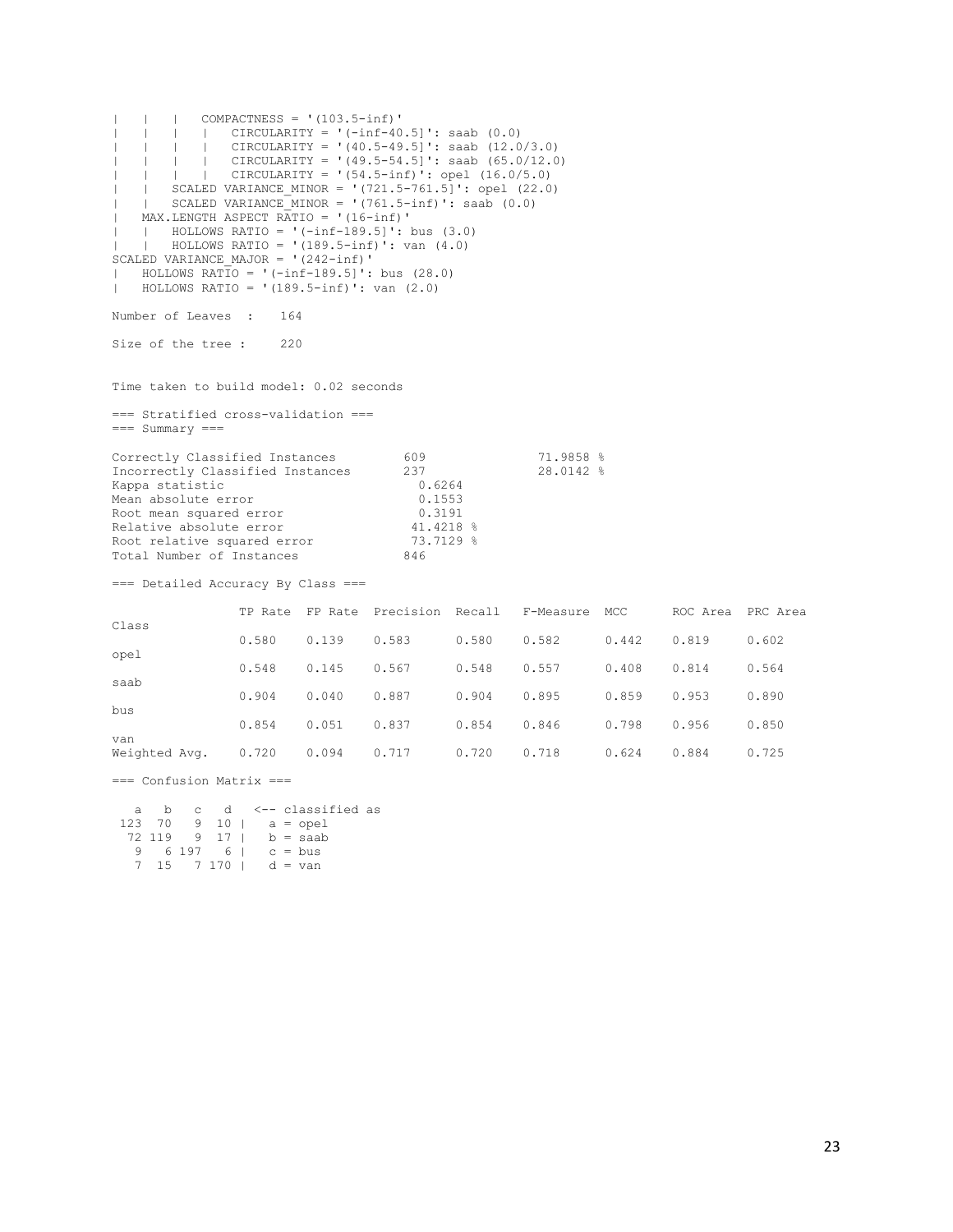### IBk:

### $K = 3$ === Classifier model (full training set) === IB1 instance-based classifier using 3 nearest neighbour(s) for classification

Time taken to build model: 0 seconds

=== Stratified cross-validation === === Summary ===

| 622       | 73.5225 %   |
|-----------|-------------|
| 2.2.4     | $26.4775$ % |
| 0.647     |             |
| 0.1553    |             |
| 0.3019    |             |
| 41.4415 % |             |
| 69.7255 % |             |
| 846       |             |
|           |             |

=== Detailed Accuracy By Class ===

|                      | TP Rate | FP Rate | Precision Recall |       | F-Measure | MCC   | ROC Area | PRC Area |
|----------------------|---------|---------|------------------|-------|-----------|-------|----------|----------|
| Class                | 0.467   | 0.103   | 0.604            | 0.467 | 0.527     | 0.400 | 0.831    | 0.607    |
| opel                 |         |         |                  |       |           |       |          |          |
|                      | 0.567   | 0.157   | 0.554            | 0.567 | 0.560     | 0.406 | 0.822    | 0.588    |
| saab                 | 0.968   | 0.038   | 0.898            | 0.968 | 0.932     | 0.908 | 0.992    | 0.966    |
| bus                  | 0.950   | 0.056   | 0.840            | 0.950 | 0.892     | 0.858 | 0.987    | 0.956    |
| van<br>Weighted Avg. | 0.735   | 0.089   | 0.722            | 0.735 | 0.725     | 0.640 | 0.907    | 0.777    |

=== Confusion Matrix ===

| a |  |  |                         | b c d <--- classified as          |  |
|---|--|--|-------------------------|-----------------------------------|--|
|   |  |  |                         | $99 \t 90 \t 8 \t 15 \t a =$ opel |  |
|   |  |  |                         | 60 123 13 21   b = saab           |  |
| 3 |  |  | $4211$ 0   $c = bus$    |                                   |  |
|   |  |  | $5 \t3 \t189$   d = van |                                   |  |

### $K = 5$

=== Classifier model (full training set) ===

IB1 instance-based classifier using 5 nearest neighbour(s) for classification

Time taken to build model: 0 seconds

=== Stratified cross-validation ===  $==$  Summary  $==$ 

| Correctly Classified Instances   | 622         | 73.5225 %   |
|----------------------------------|-------------|-------------|
| Incorrectly Classified Instances | 2.2.4       | $26.4775$ % |
| Kappa statistic                  | 0.6469      |             |
| Mean absolute error              | 0.1603      |             |
| Root mean squared error          | 0.2942      |             |
| Relative absolute error          | $42.766$ %  |             |
| Root relative squared error      | $67.9659$ % |             |
| Total Number of Instances        | 846         |             |
|                                  |             |             |

=== Detailed Accuracy By Class ===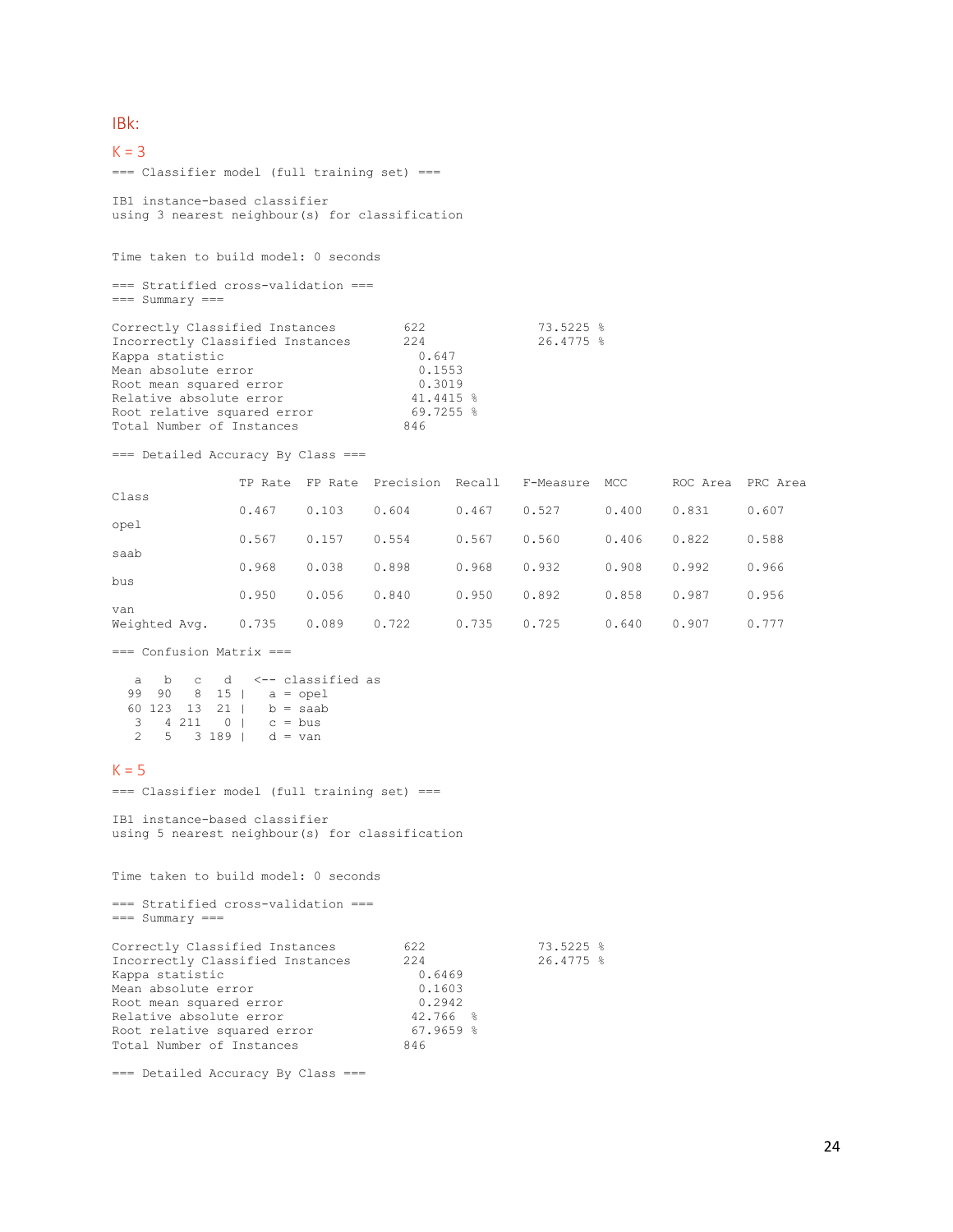|                      | TP Rate |       | FP Rate Precision Recall |       | F-Measure | MCC   | ROC Area | PRC Area |
|----------------------|---------|-------|--------------------------|-------|-----------|-------|----------|----------|
| Class                | 0.439   | 0.093 | 0.612                    | 0.439 | 0.511     | 0.390 | 0.846    | 0.644    |
| opel                 | 0.590   | 0.156 | 0.566                    | 0.590 | 0.578     | 0.428 | 0.838    | 0.620    |
| saab<br>bus          | 0.968   | 0.046 | 0.879                    | 0.968 | 0.921     | 0.894 | 0.991    | 0.969    |
|                      | 0.955   | 0.059 | 0.833                    | 0.955 | 0.890     | 0.857 | 0.988    | 0.960    |
| van<br>Weighted Avg. | 0.735   | 0.089 | 0.721                    | 0.735 | 0.723     | 0.640 | 0.915    | 0.796    |

=== Confusion Matrix ===

|   |  |  | a b c d <-- classified as       |
|---|--|--|---------------------------------|
|   |  |  | 93 90 12 17   $a = opel$        |
|   |  |  | 53 128 15 21   b = saab         |
|   |  |  | 3 4 211 0 c = bus               |
| 3 |  |  | $4 \t2 \t190 \t d = \text{van}$ |

### $K = 7$

=== Classifier model (full training set) ===

IB1 instance-based classifier using 7 nearest neighbour(s) for classification

Time taken to build model: 0 seconds

=== Stratified cross-validation ===  $==$  Summary  $==$ 

| Correctly Classified Instances   | 611       | 72.2222 % |
|----------------------------------|-----------|-----------|
| Incorrectly Classified Instances | 235       | 27.7778 % |
| Kappa statistic                  | 0.6297    |           |
| Mean absolute error              | 0.1681    |           |
| Root mean squared error          | 0.297     |           |
| Relative absolute error          | 44.8453 % |           |
| Root relative squared error      | 68.5924 % |           |
| Total Number of Instances        | 846       |           |

=== Detailed Accuracy By Class ===

|                      | TP Rate | FP Rate | Precision | Recall | F-Measure | MCC   | ROC Area | PRC Area |
|----------------------|---------|---------|-----------|--------|-----------|-------|----------|----------|
| Class                | 0.406   | 0.093   | 0.593     | 0.406  | 0.482     | 0.359 | 0.844    | 0.639    |
| opel                 | 0.571   | 0.153   | 0.564     | 0.571  | 0.568     | 0.417 | 0.836    | 0.624    |
| saab                 | 0.963   | 0.053   | 0.864     | 0.963  | 0.911     | 0.880 | 0.989    | 0.965    |
| bus                  | 0.960   | 0.073   | 0.803     | 0.960  | 0.874     | 0.837 | 0.986    | 0.957    |
| van<br>Weighted Avg. | 0.722   | 0.093   | 0.705     | 0.722  | 0.707     | 0.621 | 0.913    | 0.794    |

=== Confusion Matrix ===

| a |  |                                 |  | b c d <-- classified as |  |
|---|--|---------------------------------|--|-------------------------|--|
|   |  |                                 |  | 86 90 15 21   a = opel  |  |
|   |  |                                 |  | 53 124 16 24   b = saab |  |
|   |  | $4 \t2 \t210 \t21 \t c = bus$   |  |                         |  |
|   |  | $4 \t2 \t191 \t d = \text{van}$ |  |                         |  |

### OneR:

=== Classifier model (full training set) ===

SCALED VARIANCE\_MINOR: '(-inf-298.5]' -> van '(298.5-347.5]' -> bus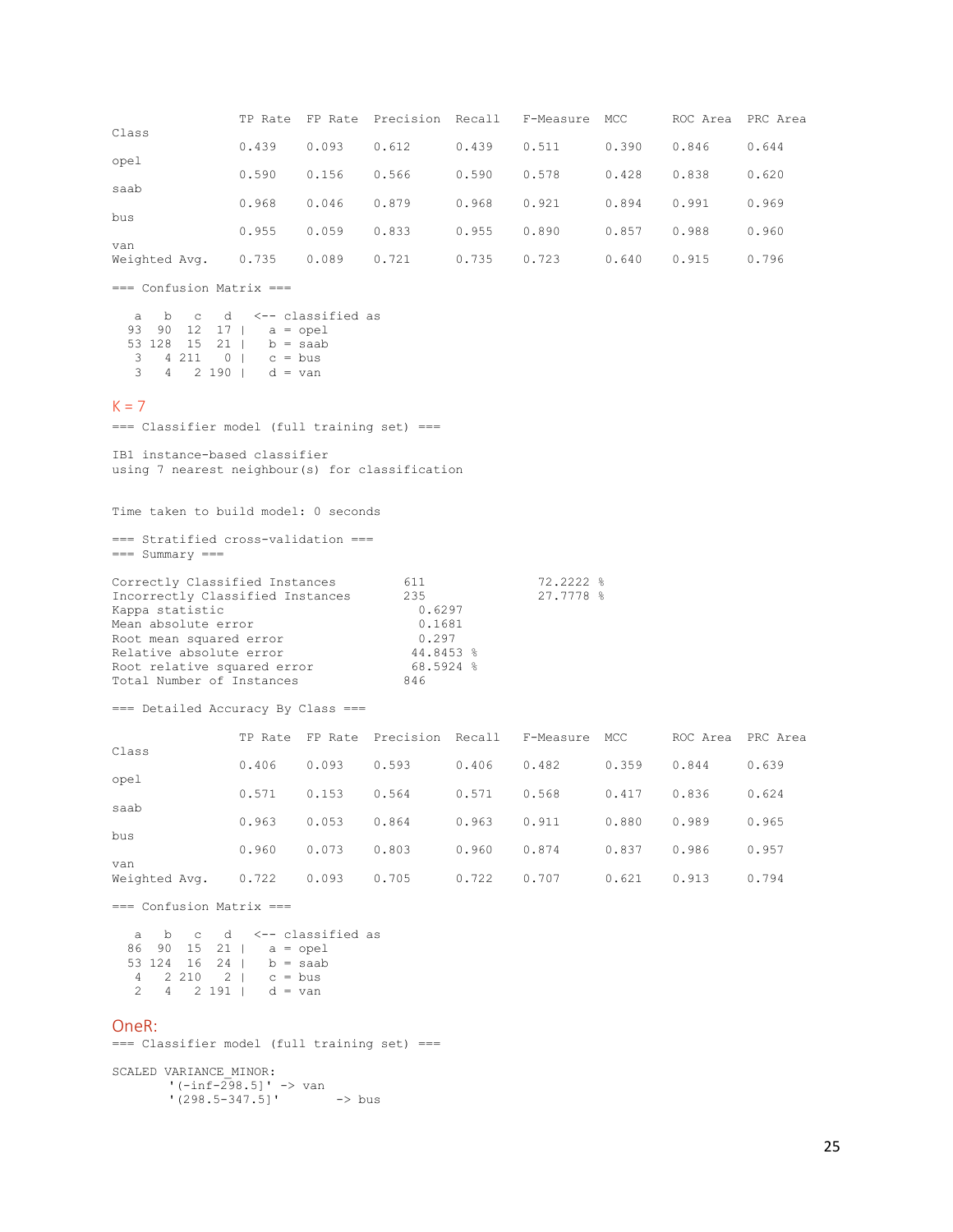```
'(347.5-389.5]' -> van
       '(389.5-581]' -> saab
       '(581-721.5]' -> saab
       '(721.5-761.5]' -> opel
       '(761.5-inf)' -> bus
(466/846 instances correct)
```
Time taken to build model: 0 seconds

=== Stratified cross-validation === === Summary ===

| Correctly Classified Instances   | 466          | 55.0827 % |
|----------------------------------|--------------|-----------|
| Incorrectly Classified Instances | 380          | 44.9173 % |
| Kappa statistic                  | 0.4015       |           |
| Mean absolute error              | 0.2246       |           |
| Root mean squared error          | 0.4739       |           |
| Relative absolute error          | $59.9144$ %  |           |
| Root relative squared error      | $109.4658$ % |           |
| Total Number of Instances        | 846          |           |

=== Detailed Accuracy By Class ===

|               | TP Rate | FP Rate | Precision Recall |       | F-Measure | MCC   | ROC Area | PRC Area |
|---------------|---------|---------|------------------|-------|-----------|-------|----------|----------|
| Class         | 0.104   | 0.003   | 0.917            | 0.104 | 0.186     | 0.263 | 0.550    | 0.320    |
| opel<br>saab  | 0.654   | 0.275   | 0.451            | 0.654 | 0.534     | 0.343 | 0.690    | 0.384    |
| bus           | 0.647   | 0.127   | 0.638            | 0.647 | 0.642     | 0.517 | 0.760    | 0.504    |
| van           | 0.809   | 0.193   | 0.563            | 0.809 | 0.664     | 0.552 | 0.808    | 0.500    |
| Weighted Avg. | 0.551   | 0.150   | 0.642            | 0.551 | 0.505     | 0.417 | 0.701    | 0.426    |

=== Confusion Matrix ===

|        |  |  |                             | a b c d <--classified as  |  |
|--------|--|--|-----------------------------|---------------------------|--|
|        |  |  |                             | $22$ 121 22 47   a = opel |  |
|        |  |  |                             | $0$ 142 20 55   b = saab  |  |
|        |  |  | 2 52 141 23 $\vert$ c = bus |                           |  |
| $\cap$ |  |  | $0$ 38 161   d = van        |                           |  |